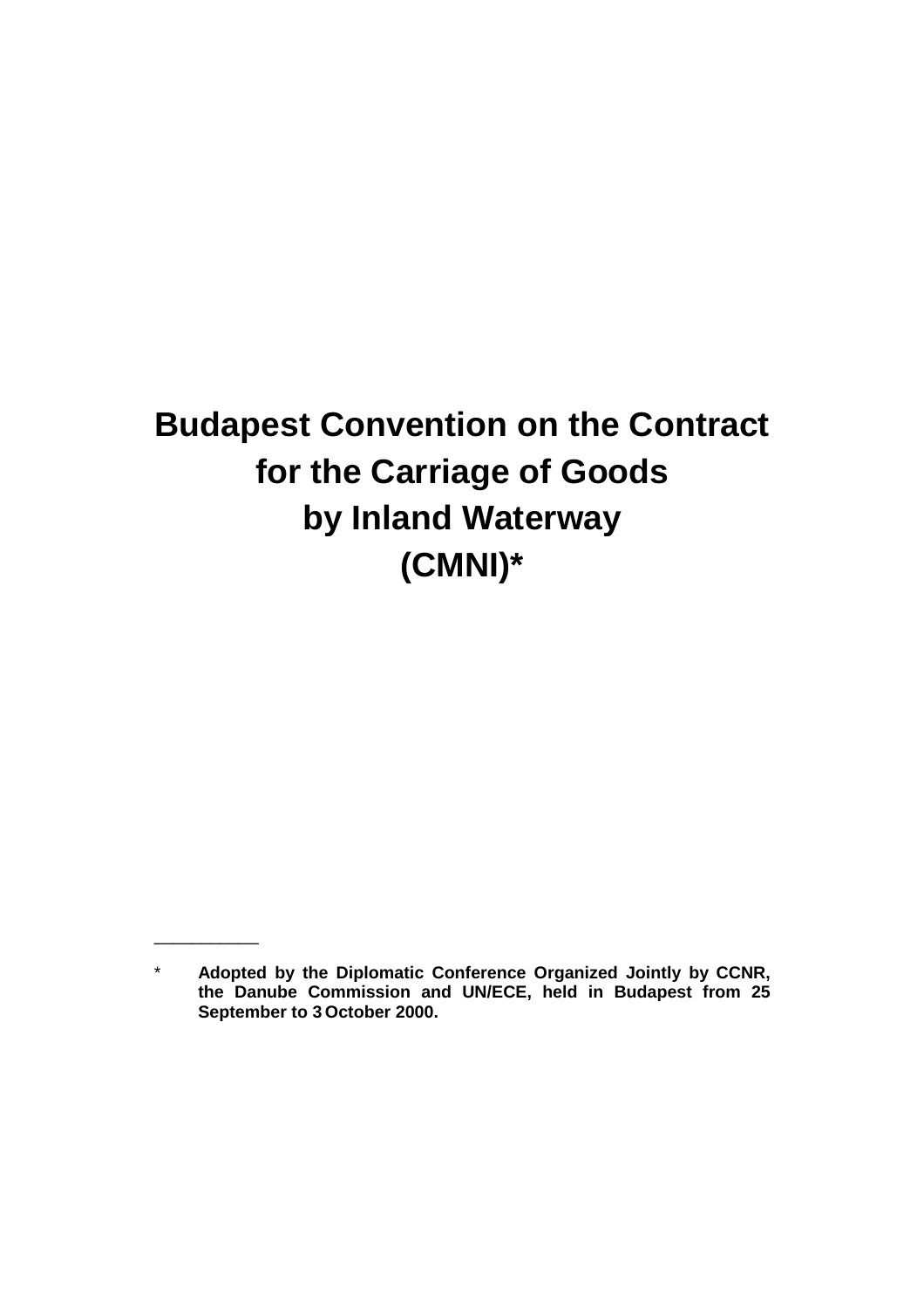## **The States Parties to this Convention,**

**Considering** the recommendations of the Final Act of the Conference on Security and Cooperation in Europe of 1 August 1975 for the harmonization of legal regimes with a view to the development of transport by member States of the Central Commission for the Navigation of the Rhine and the Danube Commission in collaboration with the United Nations Economic Commission for Europe,

**Having recognized** the necessity and desirability of establishing by common agreement certain uniform rules concerning contracts for the carriage of goods by inland the system of the state of the state of the state waterway, the state of the state of the state of the state of the state of the state of the state of the state of the state of the state of the state of the state

**Have decided** to conclude a Convention for this purpose and have thereto agreed as follows:

#### **CHAPTER I GENERAL PROVISIONS**

# **Article 1 Definitions**

In this Convention,

- 1. "Contract of carriage" means any contract, of any kind, whereby a carrier undertakes against payment of freight to carry goods by inland waterway;
- 2. "Carrier" means any person by whom or in whose name a contract of carriage has been concluded with a shipper;
- 3. "Actual carrier" means any person, other than a servant or an agent of the carrier, to whom the performance of the carriage or of part of such carriage has been entrusted by the carrier;
- 4. "Shipper" means any person by whom or in whose name or on whose behalf a contract of carriage has been concluded with a carrier;
- 5. "Consignee" means the person entitled to take delivery of the goods;
- 6. "Transport document" means a document which evidences a contract of carriage and the taking over or loading of goods by a carrier, made out in the form of a bill of lading or consignment note or of any other document used in trade**;**
- 7. "Goods" does not include either towed or pushed vessels or the luggage or vehicles of passengers; where the goods are consolidated in a container, on a pallet or in or on a similar article of transport or where they are packed, "goods" includes such article of transport or packaging if supplied by the shipper;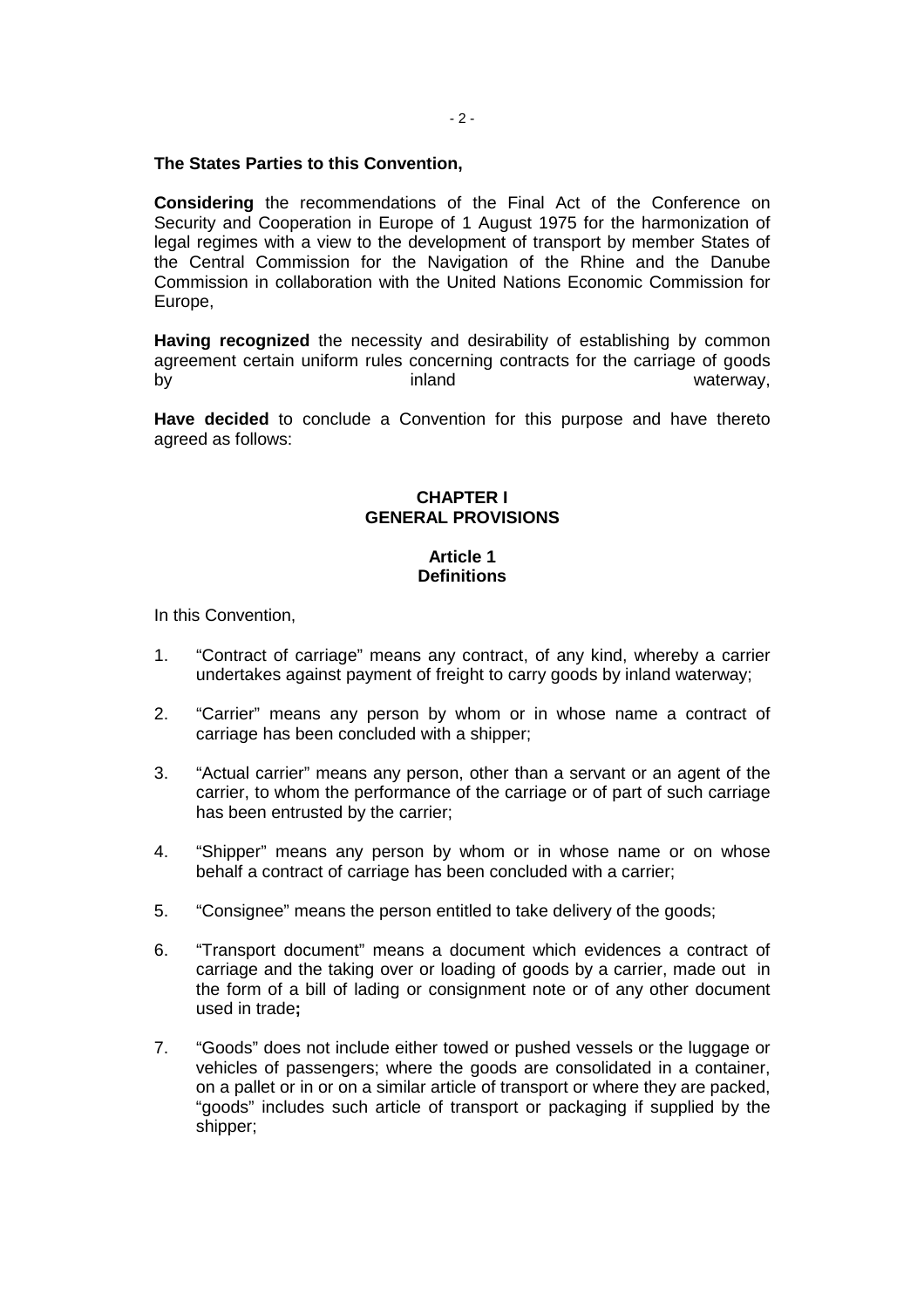- 8. "In writing" includes, unless otherwise agreed between the parties concerned, the transmission of information by electronic, optical or similar means of communication, including, but not limited to, telegram, facsimile, telex, electronic mail or electronic data interchange (EDI), provided the information is accessible so as to be usable for subsequent reference.
- 9. The law of a State applicable in accordance with this Convention means the rules of law in force in that State other than its rules of private international law.

# **Article 2 Scope of application**

- 1. This Convention is applicable to any contract of carriage according to which the port of loading or the place of taking over of the goods and the port of discharge or the place of delivery of the goods are located in two different States of which at least one is a State Party to this Convention. If the contract stipulates a choice of several ports of discharge or places of delivery, the port of discharge or the place of delivery to which the goods have actually been delivered shall determine the choice.
- 2. This Convention is applicable if the purpose of the contract of carriage is the carriage of goods, without transshipment, both on inland waterways and in waters to which maritime regulations apply, under the conditions set out in paragraph 1, unless:
	- (a) a maritime bill of lading has been issued in accordance with the maritime law applicable, or
	- (b) the distance to be travelled in waters to which maritime regulations apply is the greater.
- 3. This Convention is applicable regardless of the nationality, place of registration or home port of the vessel or whether the vessel is a maritime or inland navigation vessel and regardless of the nationality, domicile, registered office or place of residence of the carrier, the shipper or the consignee.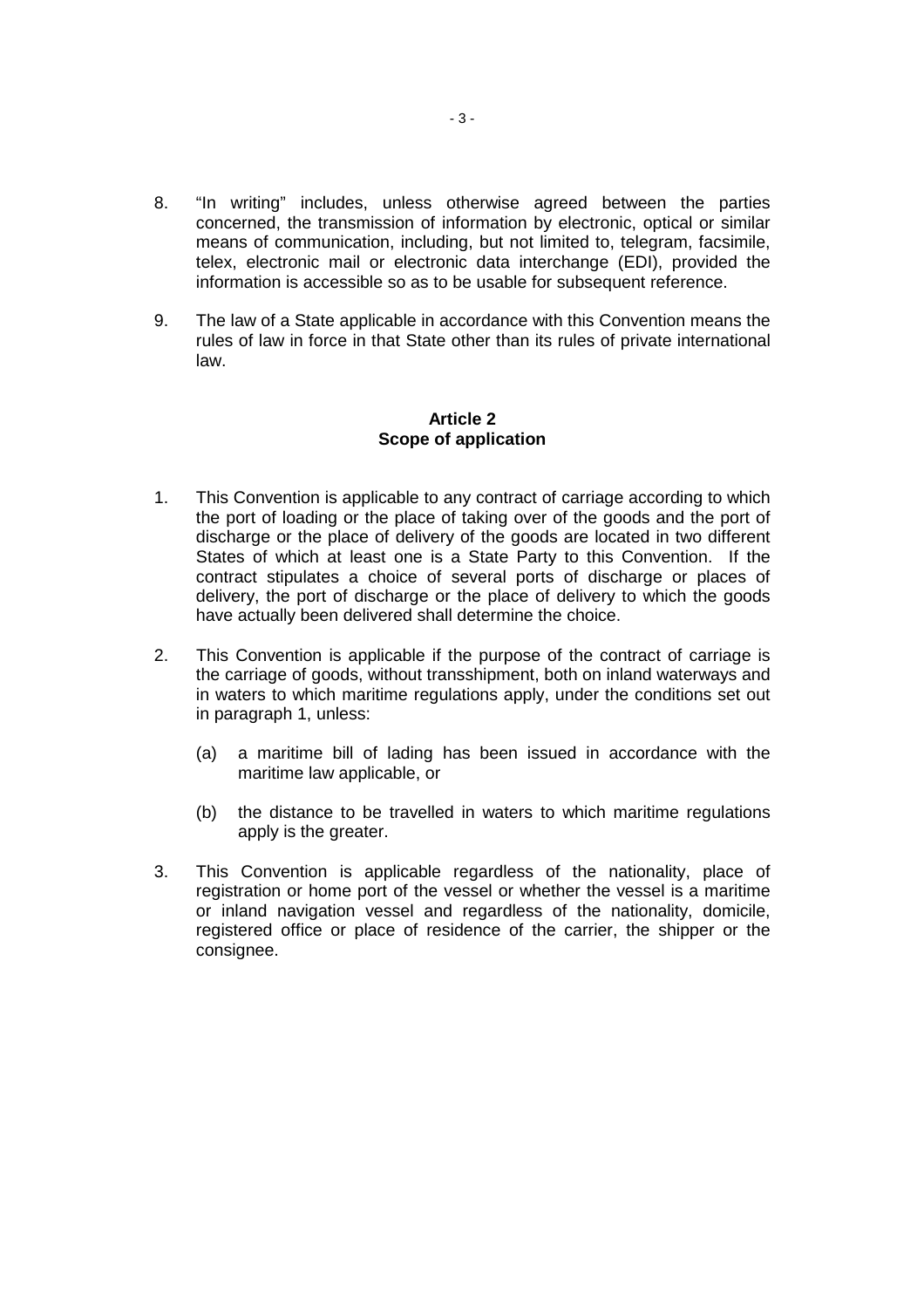# **CHAPTER II**

## **RIGHTS AND OBLIGATIONS OF THE CONTRACTING PARTIES**

#### **Article 3 Taking over, carriage and delivery of the goods**

- 1. The carrier shall carry the goods to the place of delivery within the specified time and deliver them to the consignee in the condition in which they were handed over to him.
- 2. Unless otherwise agreed, the taking over and delivery of the goods shall take place on board the vessel.
- 3. The carrier shall decide which vessel is to be used. He shall be bound, before and at the beginning of the voyage, to exercise due diligence to ensure that, taking into account the goods to be carried, the vessel is in a state to receive the cargo, is seaworthy and is manned and equipped as prescribed by the regulations in force and is furnished with the necessary national and international authorizations for the carriage of the goods in question.
- 4. Where it has been agreed that the carriage shall be performed by a specific vessel or type of vessel, the carrier shall be entitled to load or transship the goods in whole or in part on to another vessel or on to another type of vessel without the consent of the shipper, only:
	- (a) in circumstances, such as low water or collision or any other obstacle to navigation, which were unforeseeable at the time when the contract of carriage was concluded and in which the loading or transshipment of the goods is necessary in order to perform the contract of carriage, and when the carrier is unable to obtain within an appropriate period of time instructions from the shipper, or
	- (b) when it is in accordance with the practice prevailing in the port where the vessel is located.
- 5. Except as provided by the obligations incumbent on the shipper, the carrier shall ensure that the loading, stowage and securing of the goods do not affect the safety of the vessel.
- 6. The carrier is entitled to carry the goods on deck or in open vessels only if it has been agreed with the shipper or if it is in accordance with the usage of the particular trade or is required by the statutory regulations.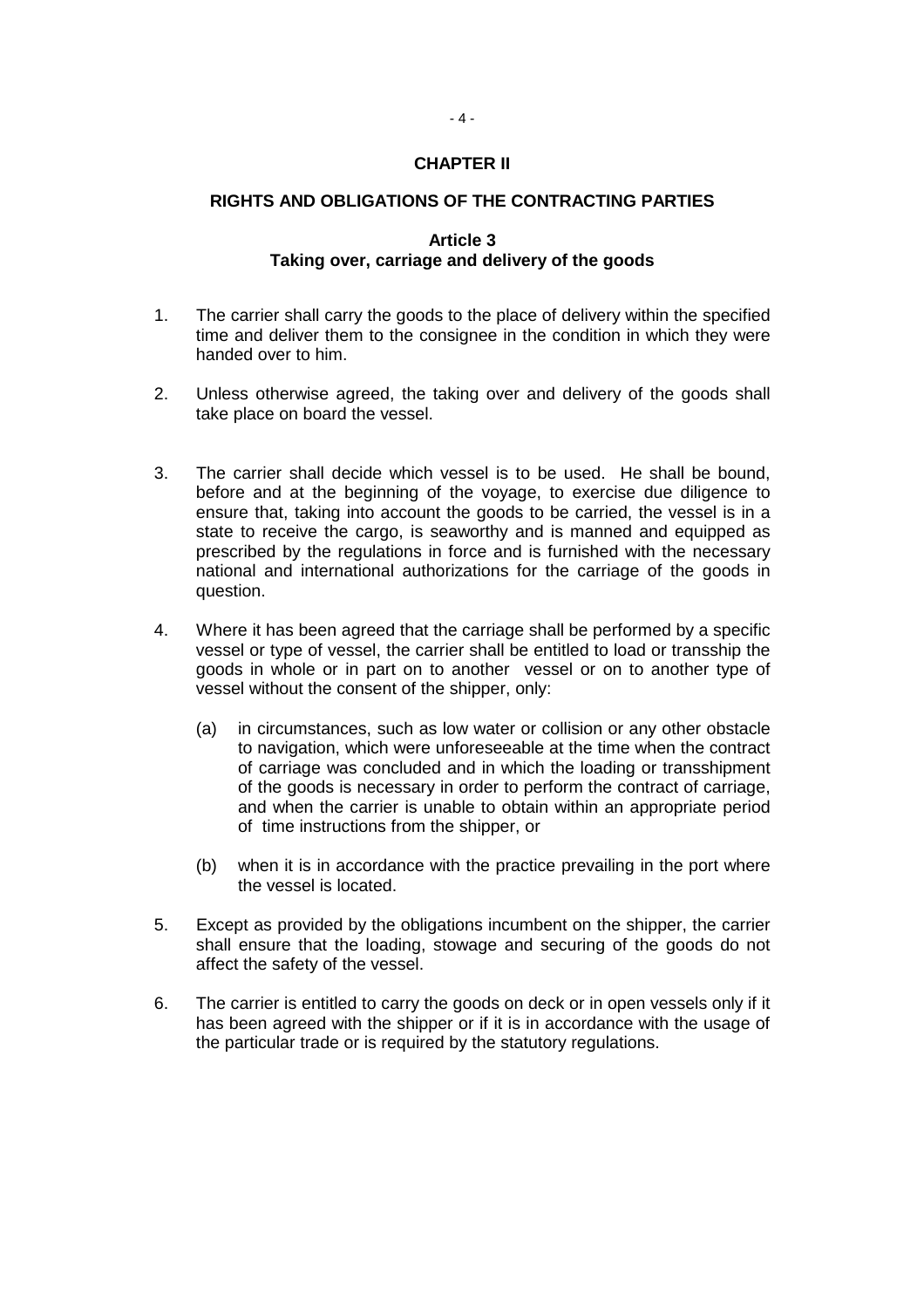# **Article 4 Actual carrier**

- 1. A contract complying with the definition set out in article 1, paragraph 1, concluded between a carrier and an actual carrier constitutes a contract of carriage within the meaning of this Convention. For the purpose of such contract, all the provisions of this Convention concerning the shipper shall apply to the carrier and those concerning the carrier to the actual carrier.
- 2. Where the carrier has entrusted the performance of the carriage or part thereof to an actual carrier, whether or not in pursuance of a liberty under the contract of carriage to do so, the carrier nevertheless remains responsible for the entire carriage according to the provisions of this Convention. All the provisions of this Convention governing the responsibility of the carrier also apply to the responsibility of the actual carrier for the carriage performed by him.
- 3. The carrier shall in all cases inform the shipper when he entrusts the performance of the carriage or part thereof to an actual carrier.
- 4. Any agreement with the shipper or the consignee extending the carrier's responsibility according to the provisions of this Convention affects the actual carrier only to the extent that he has agreed to it expressly and in writing. The actual carrier may avail himself of all the objections invocable by the carrier under the contract of carriage.
- 5. If and to the extent that both the carrier and the actual carrier are liable, their liability is joint and several. Nothing in this article shall prejudice any right of recourse as between them.

# **Article 5 Delivery time**

The carrier shall deliver the goods within the time limit agreed in the contract of carriage or, if no time limit has been agreed, within the time limit which could reasonably be required of a diligent carrier, taking into account the circumstances of the voyage and unhindered navigation.

# **Article 6 Obligations of the shipper**

- 1. The shipper shall be required to pay the amounts due under the contract of carriage.
- 2. The shipper shall furnish the carrier in writing, before the goods are handed over, with the following particulars concerning the goods to be carried: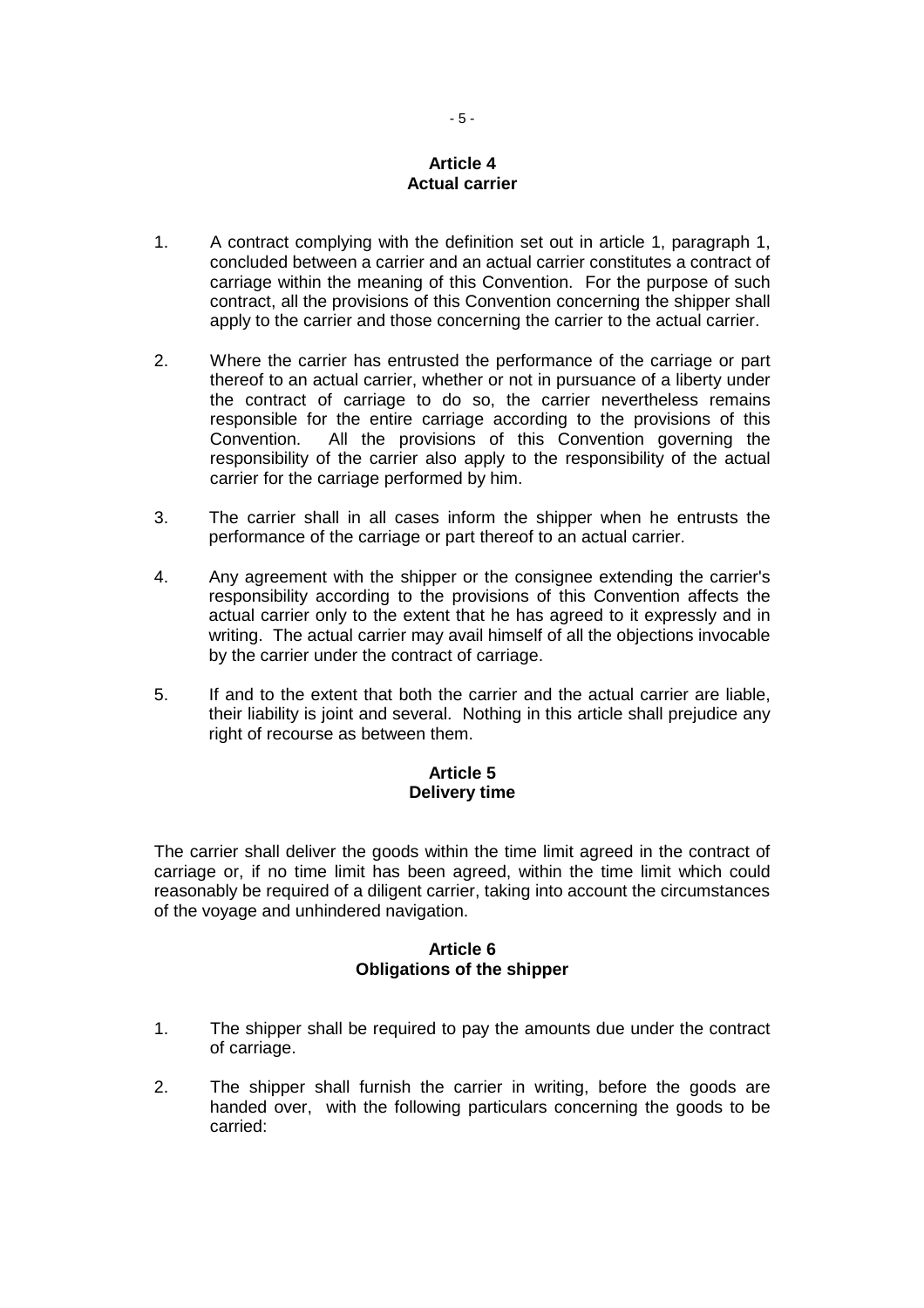- (a) dimensions, number or weight and stowage factor of the goods;
- (b) marks necessary for identification of the goods;
- (c) nature, characteristics and properties of the goods;
- (d) instructions concerning the Customs or administrative regulations applying to the goods;
- (e) other necessary particulars to be entered in the transport document.

The shipper shall also hand over to the carrier, when the goods are handed over, all the required accompanying documents.

- 3. If the nature of the goods so requires, the shipper shall, bearing in mind the agreed transport operation, pack the goods in such a way as to prevent their loss or damage between the time they are taken over by the carrier and their delivery and so as to ensure that they do not cause damage to the vessel or to other goods. According to what has been agreed with a view to carriage, the shipper shall also make provision for appropriate marking in conformity with the applicable international or national regulations or, in the absence of such regulations, in accordance with rules and practices generally recognized in inland navigation.
- 4. Subject to the obligations to be borne by the carrier, the shipper shall load and stow the goods and secure them in accordance with inland navigation practice unless the contract of carriage specifies otherwise.

# **Article 7 Dangerous and polluting goods**

- 1. If dangerous or polluting goods are to be carried, the shipper shall, before handing over the goods, and in addition to the particulars referred to in article 6, paragraph 2, inform the carrier clearly and in writing of the danger and the risks of pollution inherent in the goods and of the precautions to be taken.
- 2. Where the carriage of the dangerous or polluting goods requires an authorization, the shipper shall hand over the necessary documents at the latest when handing over the goods.
- 3. Where the continuation of the carriage, the discharge or the delivery of the dangerous or polluting goods are rendered impossible owing to the absence of an administrative authorization, the shipper shall bear the costs for the return of the goods to the port of loading or a nearer place, where they may be discharged and delivered or disposed of.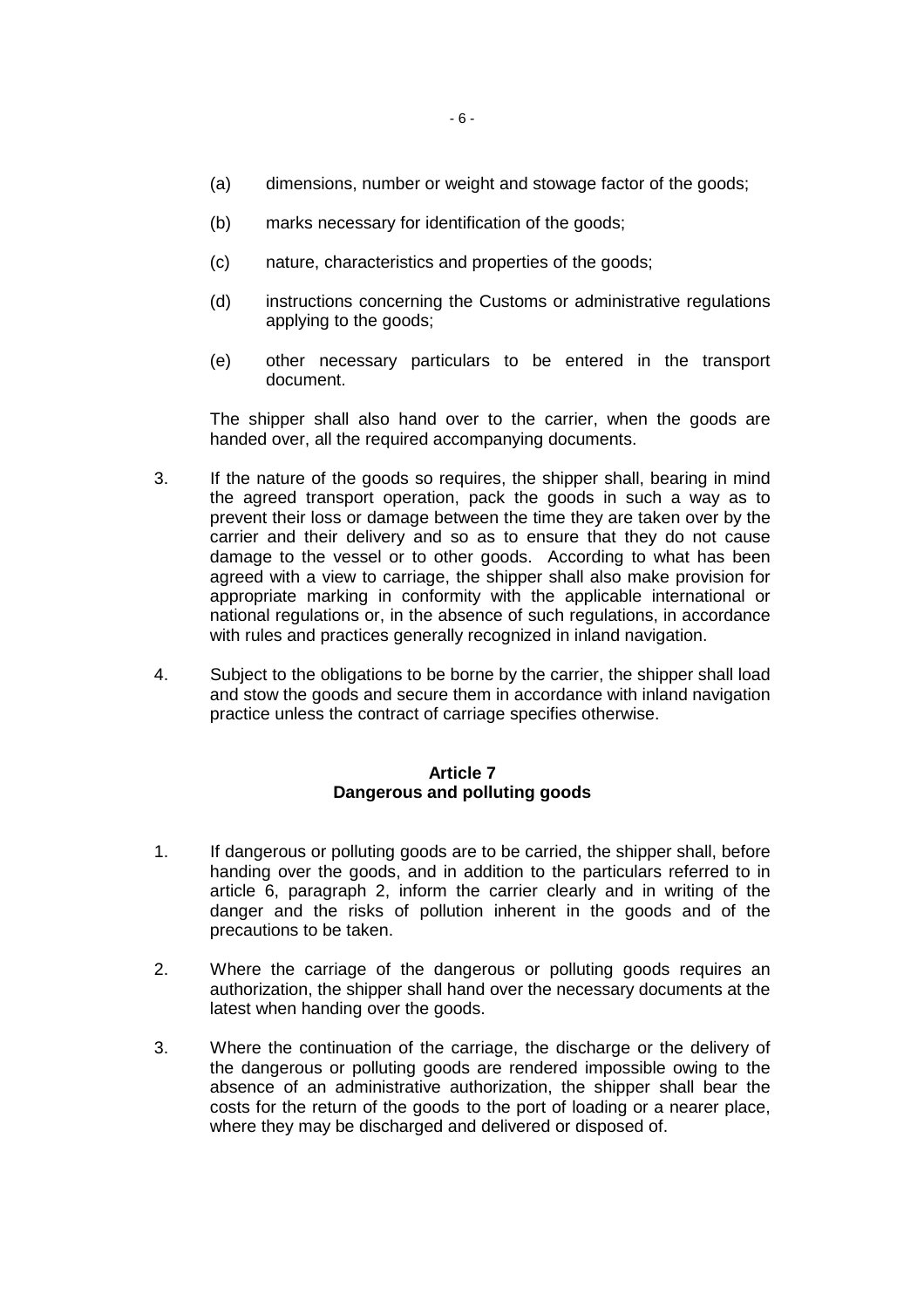- 4. In the event of immediate danger to life, property or the environment, the carrier shall be entitled to unload the goods, to render them innocuous or, provided that such a measure is not disproportionate to the danger they represent, to destroy them, even if, before they were taken over, he was informed or was apprised by other means of the nature of the danger or the risks of pollution inherent in the goods.
- 5. Where the carrier is entitled to take the measures referred to in paragraphs 3 or 4 above, he may claim compensation for damages.

#### **Article 8 Liability of the shipper**

- 1. The shipper shall, even if no fault can be attributed to him, be liable for all the damages and costs incurred by the carrier or the actual carrier by reason of the fact that:
	- (a) the particulars or information referred to in articles 6, paragraph 2, or 7, paragraph 1, are missing, inaccurate or incomplete;
	- (b) the dangerous or polluting goods are not marked or labelled in accordance with the applicable international or national regulations or, if no such regulations exist, in accordance with rules and practices generally recognized in inland navigation;
	- (c) the necessary accompanying documents are missing, inaccurate or incomplete.

The carrier may not avail himself of the liability of the shipper if it is proven that the fault is attributable to the carrier himself, his servants or agents. The same applies to the actual carrier.

2. The shipper shall be responsible for the acts and omissions of persons of whose services he makes use to perform the tasks and meet the obligations referred to in articles 6 and 7, when such persons are acting within the scope of their employment, as if such acts or omissions were his own.

# **Article 9 Termination of the contract of carriage by the carrier**

1. The carrier may terminate the contract of carriage if the shipper has failed to perform the obligations set out in article 6, paragraph 2, or article 7, paragraphs 1 and 2.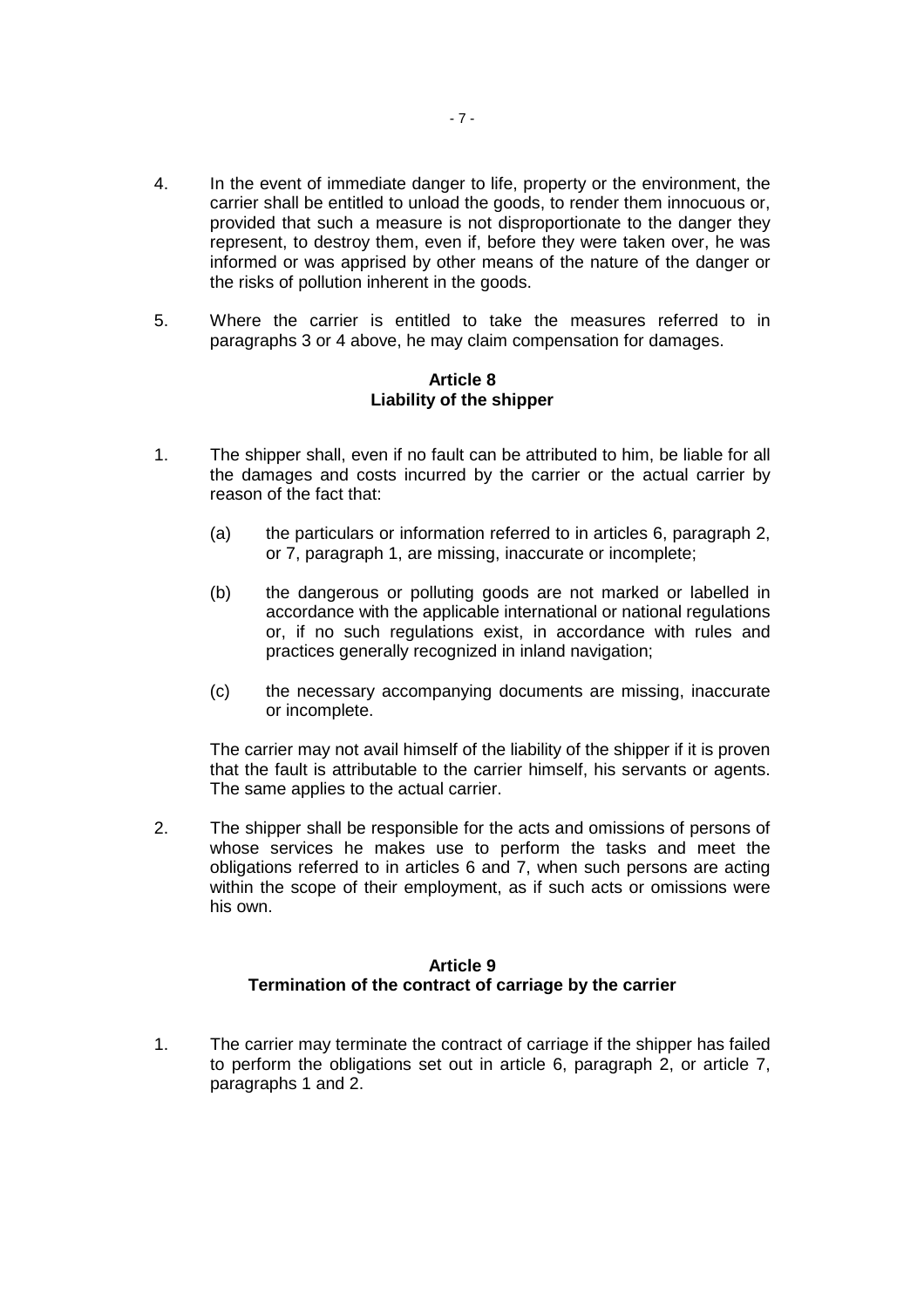- 2. If the carrier makes use of his right of termination, he may unload the goods at the shipper's expense and claim optionally the payment of any of the following amounts:
	- (a) one third of the agreed freight; or
	- (b) in addition to any demurrage charge, a compensation equal to the amount of costs incurred and the loss caused, as well as, should the voyage have already begun, a proportional freight for the part of the voyage already performed.

# **Article 10 Delivery of the goods**

- 1. Notwithstanding the obligation of the shipper under article 6, paragraph 1, the consignee who, following the arrival of the goods at the place of delivery, requests their delivery, shall, in accordance with the contract of carriage, be liable for the freight and other charges due on the goods, as well as for his contribution to any general average. In the absence of a transport document, or if such document has not been presented, the consignee shall be liable for the freight agreed with the shipper if it corresponds to market practice.
- 2. The placing of the goods at the disposal of the consignee in accordance with the contract of carriage or with the usage of the particular trade or with the statutory regulations applicable at the port of discharge shall be considered a delivery. The imposed handing over of the goods to an authority or a third party shall also be considered a delivery.

# **CHAPTER III TRANSPORT DOCUMENTS**

## **Article 11 Nature and content**

- 1. For each carriage of goods governed by this Convention the carrier shall issue a transport document; he shall issue a bill of lading only if the shipper so requests and if it has been so agreed before the goods were loaded or before they were taken over for carriage. The lack of a transport document or the fact that it is incomplete shall not affect the validity of the contract of carriage.
- 2. The original of the transport document must be signed by the carrier, the master of the vessel or a person authorized by the carrier. The carrier may require the shipper to countersign the original or a copy. The signature may be in handwriting, printed in facsimile, perforated, stamped, in symbols or made by any other mechanical or electronic means, if this is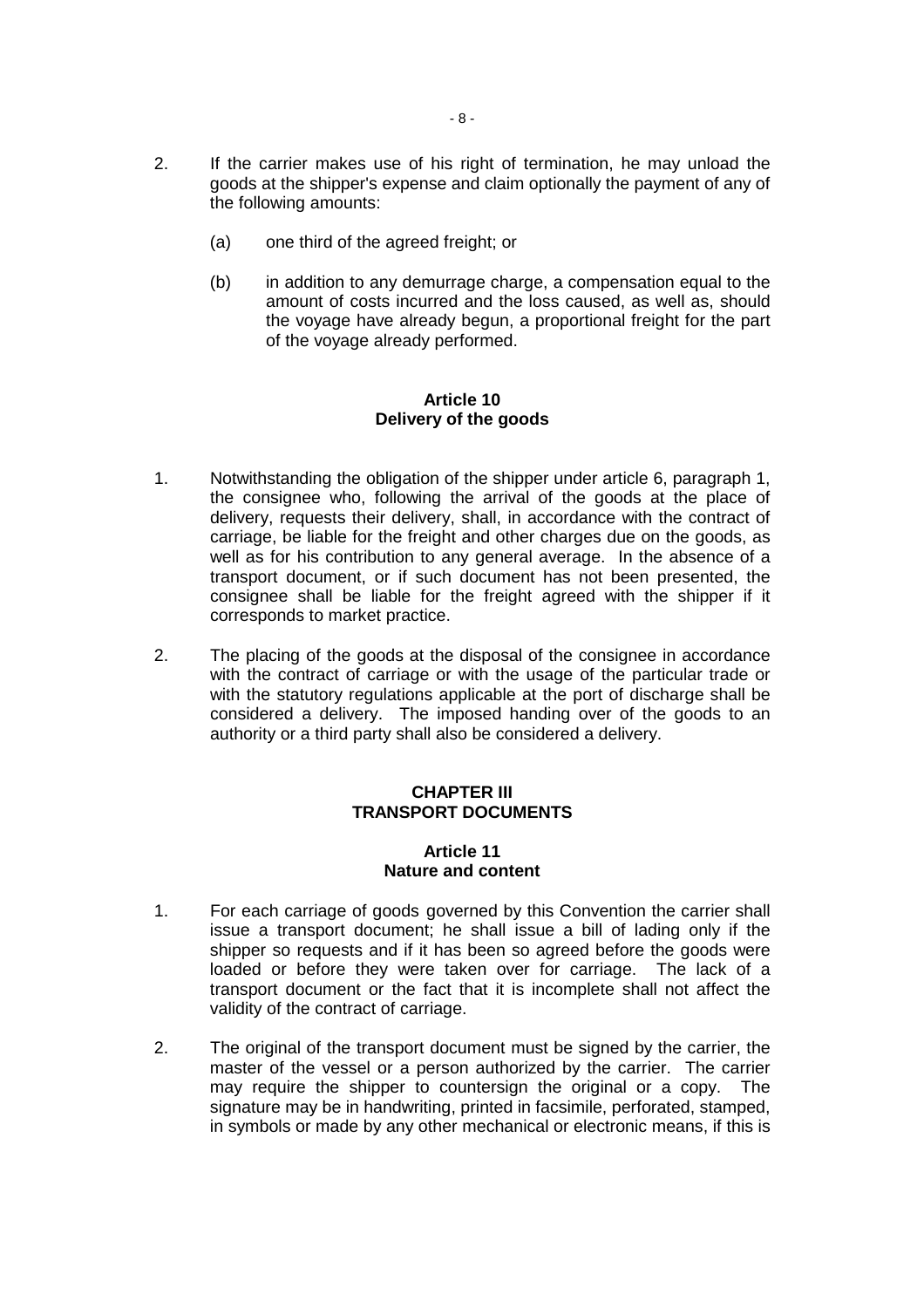not prohibited by the law of the State where the transport document was issued.

- 3. The transport document shall be prima facie evidence, save proof to the contrary, of the conclusion and content of the contract of carriage and of the taking over of the goods by the carrier. In particular, it shall provide a basis for the presumption that the goods have been taken over for carriage as they are described in the transport document.
- 4. When the transport document is a bill of lading, it alone shall determine the relations between the carrier and the consignee. The conditions of the contract of carriage shall continue to determine the relations between carrier and shipper.
- 5. The transport document, in addition to its denomination, contains the following particulars:
	- (a) the name, domicile, registered office or place of residence of the carrier and of the shipper;
	- (b) the consignee of the goods;
	- (c) the name or number of the vessel, where the goods have been taken on board, or particulars in the transport document stating that the goods have been taken over by the carrier but not yet loaded on the vessel;
	- (d) the port of loading or the place where the goods were taken over and the port of discharge or the place of delivery;
	- (e) the usual name of the type of goods and their method of packaging and, for dangerous or polluting goods, their name according to the requirements in force or, if there is no such name, their general name;
	- (f) the dimensions, number or weight as well as the identification marks of the goods taken on board or taken over for the purpose of carriage;
	- (g) the statement, if applicable, that the goods shall or may be carried on deck or on board open vessels;
	- (h) the agreed provisions concerning freight;
	- $(i)$  in the case of a consignment note, the specification as to whether it is an original or a copy; in the case of a bill of lading, the number of originals;
	- (j) the place and date of issue.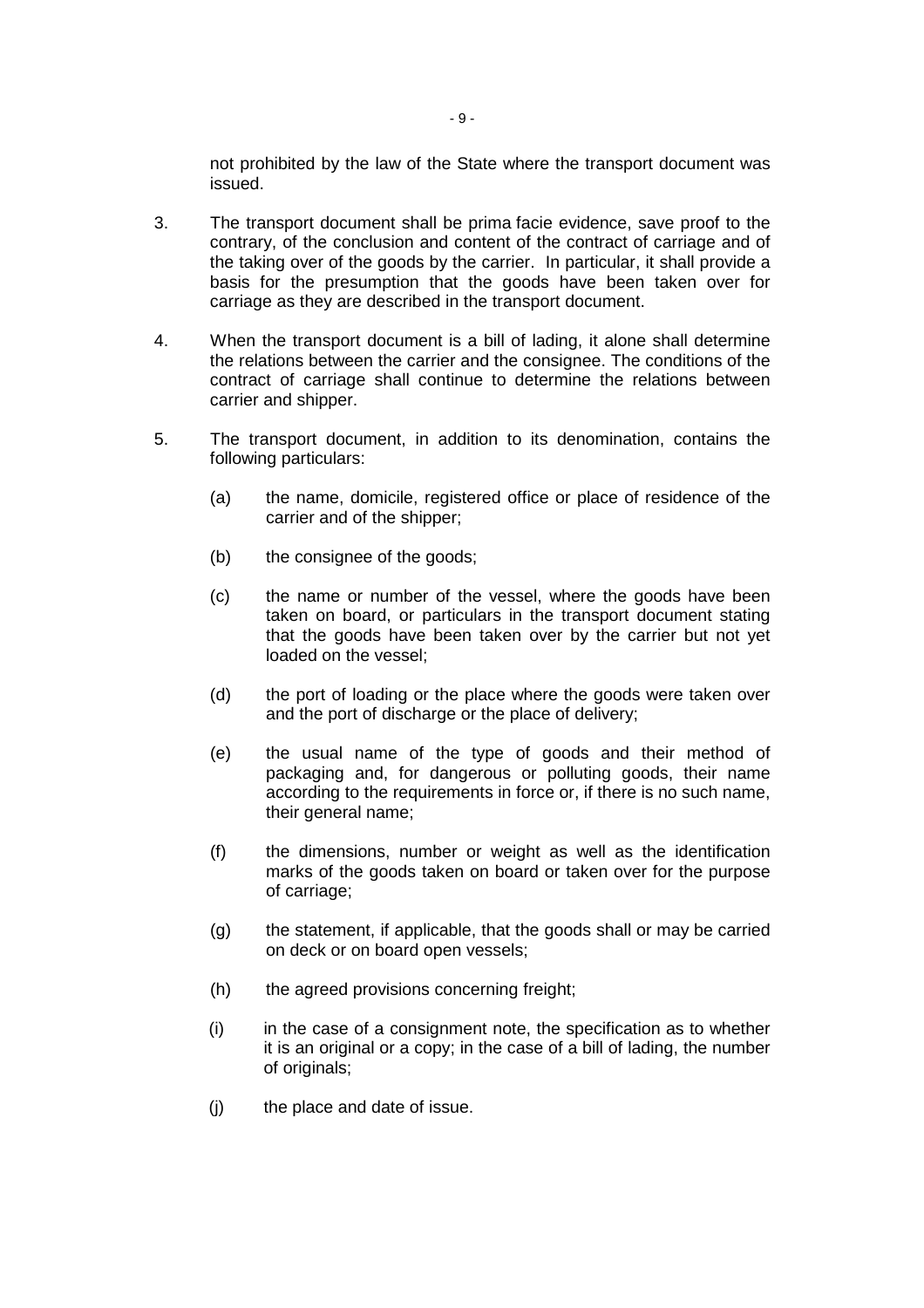The legal character of a transport document in the sense of article 1, paragraph 6, of this Convention is not affected by the absence of one or more of the particulars referred to in this paragraph.

#### **Article 12 Reservations in transport documents**

- 1. The carrier is entitled to include in the transport document reservations concerning:
	- (a) The dimensions, number or weight of the goods, if he has grounds to suspect that the particulars supplied by the shipper are inaccurate or if he had no reasonable means of checking such particulars, especially because the goods have not been counted, measured or weighed in his presence or because, without explicit agreement, the dimensions or weights have been determined by draught measurement;
	- (b) Identification marks which are not clearly and durably affixed on the goods themselves or, if the goods are packed, on the receptacles or packagings;
	- (c) The apparent condition of the goods.
- 2. If the carrier fails to note the apparent condition of the goods or does not enter reservations in that respect, he is deemed to have noted in the transport document that the goods were in apparent good condition.
- 3. If, in accordance with the particulars set out in the transport document, the goods are placed in a container or in the holds of the vessel and sealed by other persons than the carrier, his servants or his agents, and if neither the container nor the seals are damaged or broken when they reach the port of discharge or the place of delivery, it shall be presumed that the loss or damage to the goods did not occur during carriage.

## **Article 13 Bill of lading**

- 1. The originals of a bill of lading shall be documents of title issued in the name of the consignee, to order or to bearer.
- 2. At the place of destination, the goods shall be delivered only in exchange for the original of the bill of lading submitted initially; thereafter, further delivery cannot be claimed against other originals.
- 3. When the goods are taken over by the carrier, handing over the bill of lading to a person entitled thereby to receive the goods has the same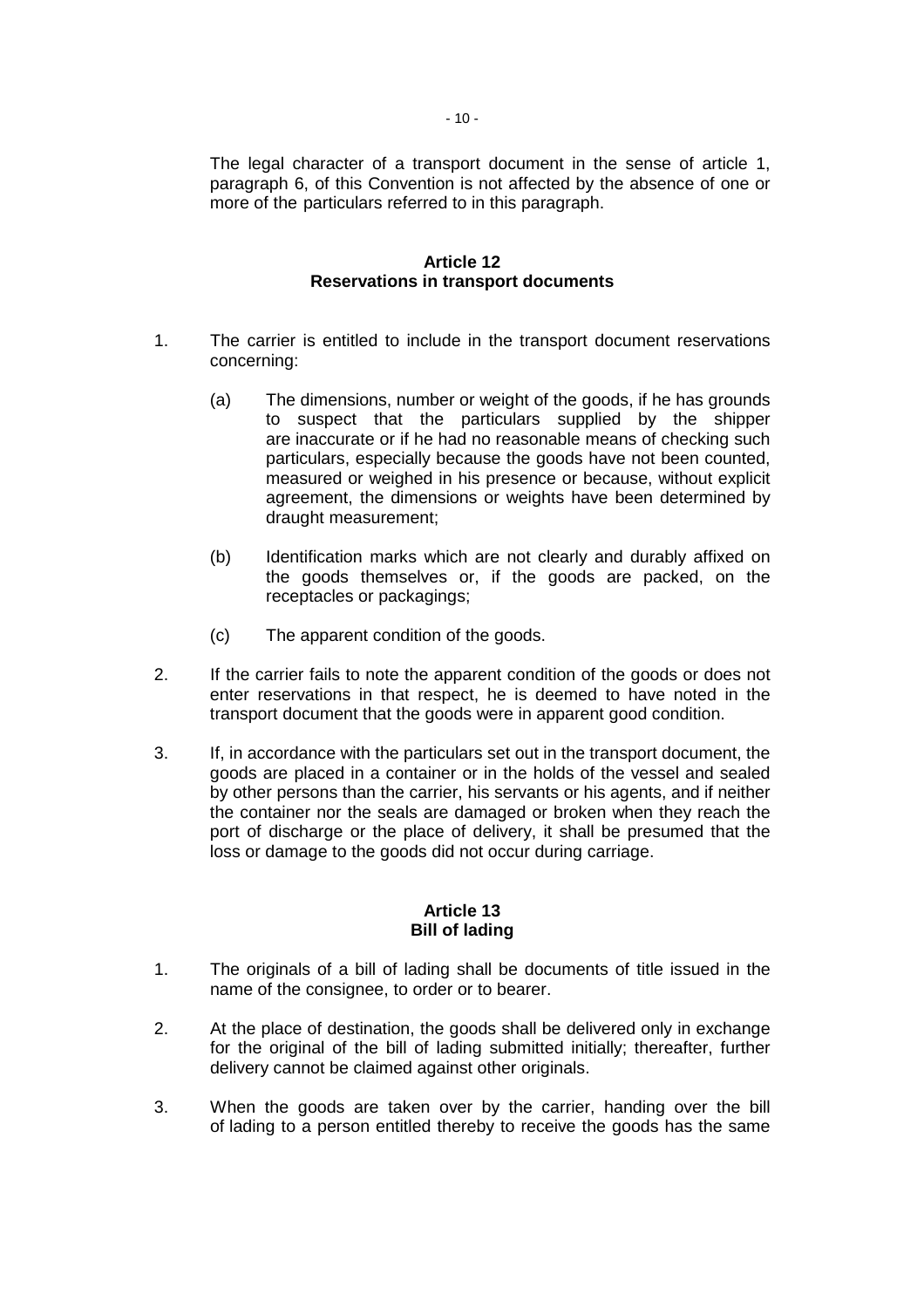effects as the handing over of the goods as far as the acquisition of rights to the goods is concerned.

4. If the bill of lading has been transferred to a third party, including the consignee, who has acted in good faith in reliance on the description of the goods therein, proof to the contrary of the presumption set out in article 11, paragraph 3, and article 12, paragraph 2, shall not be admissible.

# **CHAPTER IV RIGHT TO DISPOSE OF THE GOODS**

## **Article 14 Holder of the right of disposal**

- 1. The shipper shall be authorized to dispose of the goods; in particular, he may require the carrier to discontinue the carriage of the goods, to change the place of delivery or to deliver the goods to a consignee other than the consignee indicated in the transport document.
- 2. The shipper's right of disposal shall cease to exist once the consignee, following the arrival of the goods at the scheduled place of delivery, has requested delivery of the goods and,
	- (a) where carriage is under a consignment note, once the original has been handed over to the consignee;
	- (b) where carriage is under a bill of lading, once the shipper has relinquished all the originals in his possession by handing them over to another person.
- 3. By an appropriate entry in the consignment note, the shipper may, when the consignment note is issued, waive his right of disposal to the consignee.

## **Article 15 Conditions for the exercise of the right of disposal**

The shipper or, in the case of article 14, paragraphs 2 and 3, the consignee, must, if he wishes to exercise his right of disposal:

(a) where a bill of lading is used, submit all originals prior to the arrival of the goods at the scheduled place of delivery;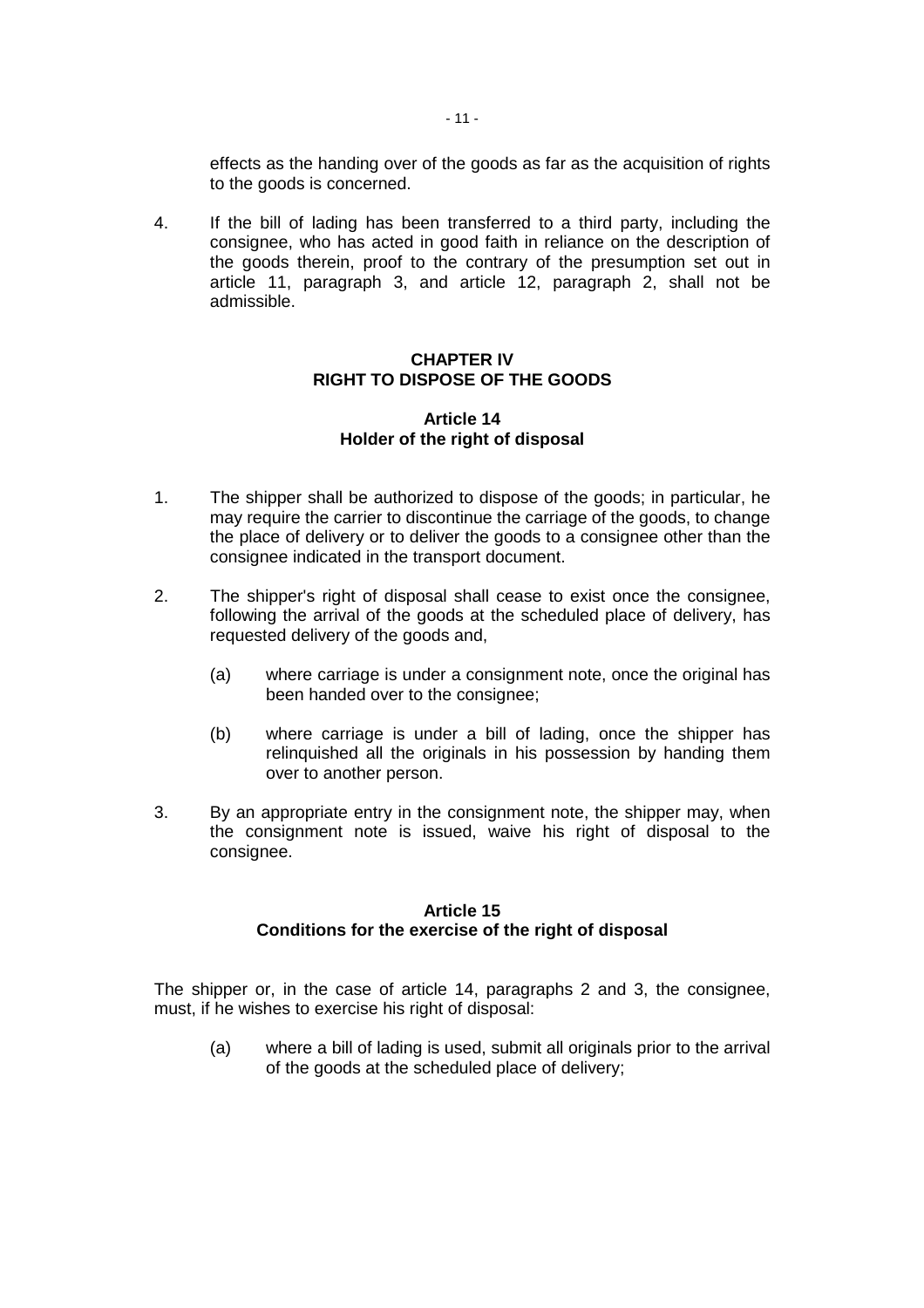- (b) where a transport document other than a bill of lading is used, submit this document, which shall include the new instructions given to the carrier;
- (c) compensate the carrier for all costs and damage incurred in carrying out instructions;
- (d) pay all the agreed freight in the event of the discharge of the goods before arrival at the scheduled place of delivery, unless the contract of carriage provides otherwise.

# **CHAPTER V LIABILITY OF THE CARRIER**

## **Article 16 Liability for loss**

- 1. The carrier shall be liable for loss resulting from loss or damage to the goods caused between the time when he took them over for carriage and the time of their delivery, or resulting from delay in delivery, unless he can show that the loss was due to circumstances which a diligent carrier could not have prevented and the consequences of which he could not have averted.
- 2. The carrier's liability for loss resulting from loss or damage to the goods caused during the time before the goods are loaded on the vessel or the time after they have been discharged from the vessel shall be governed by the law of the State applicable to the contract of carriage.

# **Article 17 Servants and agents**

- 1. The carrier shall be responsible for the acts and omissions of his servants and agents of whose services he makes use during the performance of the contract of carriage, when such persons are acting within the scope of their employment, as if such acts or omissions were his own.
- 2. When the carriage is performed by an actual carrier in accordance with article 4, the carrier is also responsible for the acts and omissions of the actual carrier and of the servants and agents of the actual carrier acting within the scope of their employment.
- 3. If an action is brought against the servants and agents of the carrier or the actual carrier, such persons, if they prove that they acted within the scope of their employment, are entitled to avail themselves of the exonerations and limits of liability which the carrier or the actual carrier is entitled to invoke under this Convention.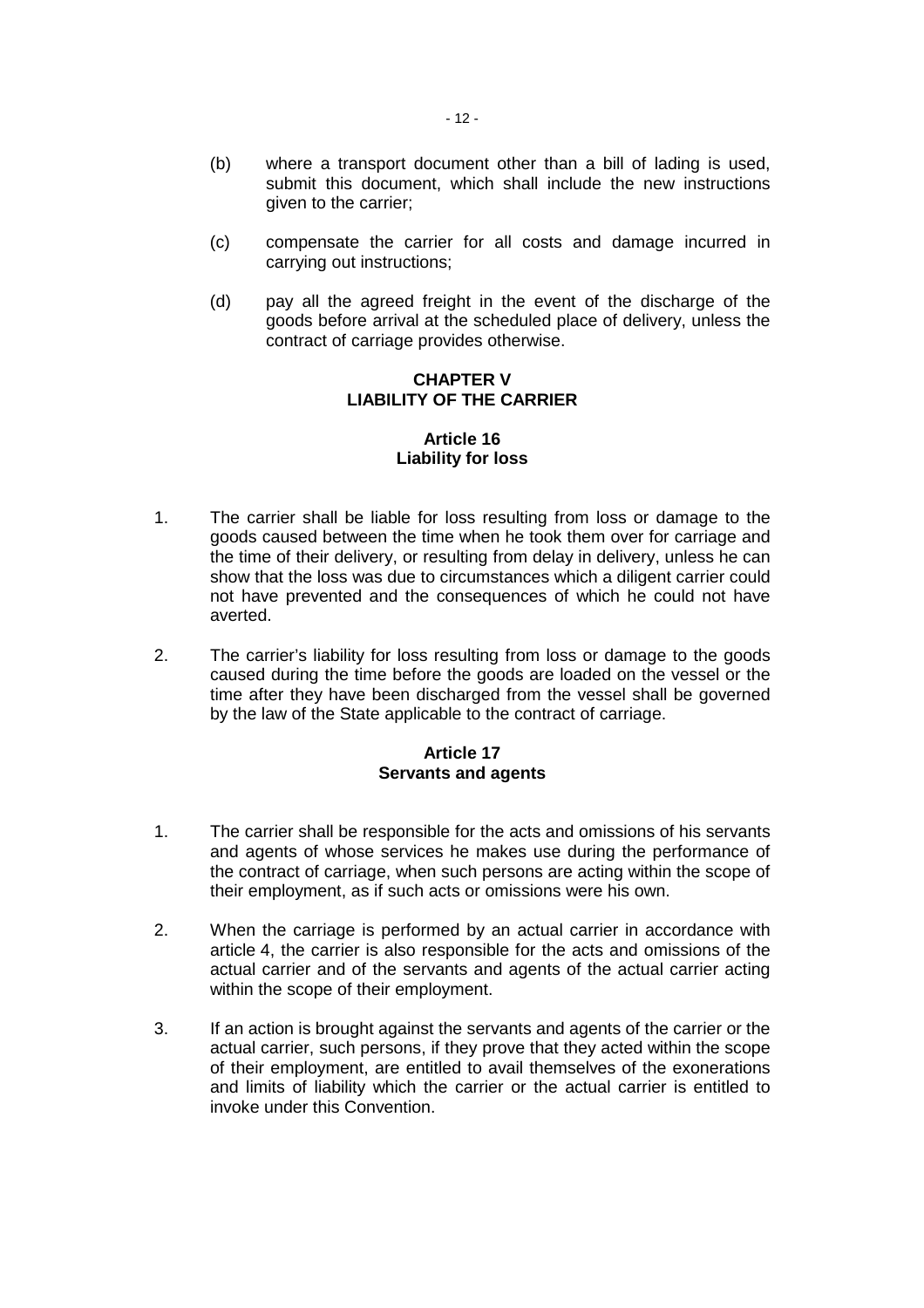4. A pilot designated by an authority and who cannot be freely selected shall not be considered to be a servant or agent within the meaning of paragraph 1.

#### **Article 18 Special exonerations from liability**

- 1. The carrier and the actual carrier shall be exonerated from their liability when the loss, damage or delay are the result of one of the circumstances or risks listed below:
	- (a) acts or omissions of the shipper, the consignee or the person entitled to dispose of the goods;
	- (b) handling, loading, stowage or discharge of the goods by the shipper, the consignee or third parties acting on behalf of the shipper or the consignee;
	- (c) carriage of the goods on deck or in open vessels, where such carriage has been agreed with the shipper or is in accordance with the practice of the particular trade, or if it is required by the regulations in force;
	- (d) nature of the goods which exposes them to total or partial loss or damage, especially through breakage, rust, decay, desiccation, leakage, normal wastage (in volume or weight), or the action of vermin or rodents;
	- (e) lack of or defective condition of packaging in the case of goods which, by their nature, are exposed to loss or damage when not packed or when the packaging is defective;
	- (f) insufficiency or inadequacy of marks identifying the goods;
	- (g) rescue or salvage operations or attempted rescue or salvage operations on inland waterways;
	- (h) carriage of live animals, unless the carrier has not taken the measures or observed the instructions agreed upon in the contract of carriage.
- 2. When, in the circumstances of the case, damage could be attributed to one or more of the circumstances or risks listed in paragraph 1 of the present article, it is presumed to have been caused by such a circumstance or risk. This presumption does not apply if the injured party proves that the loss suffered does not result, or does not result exclusively, from one of the circumstances or risks listed in paragraph 1 of this article.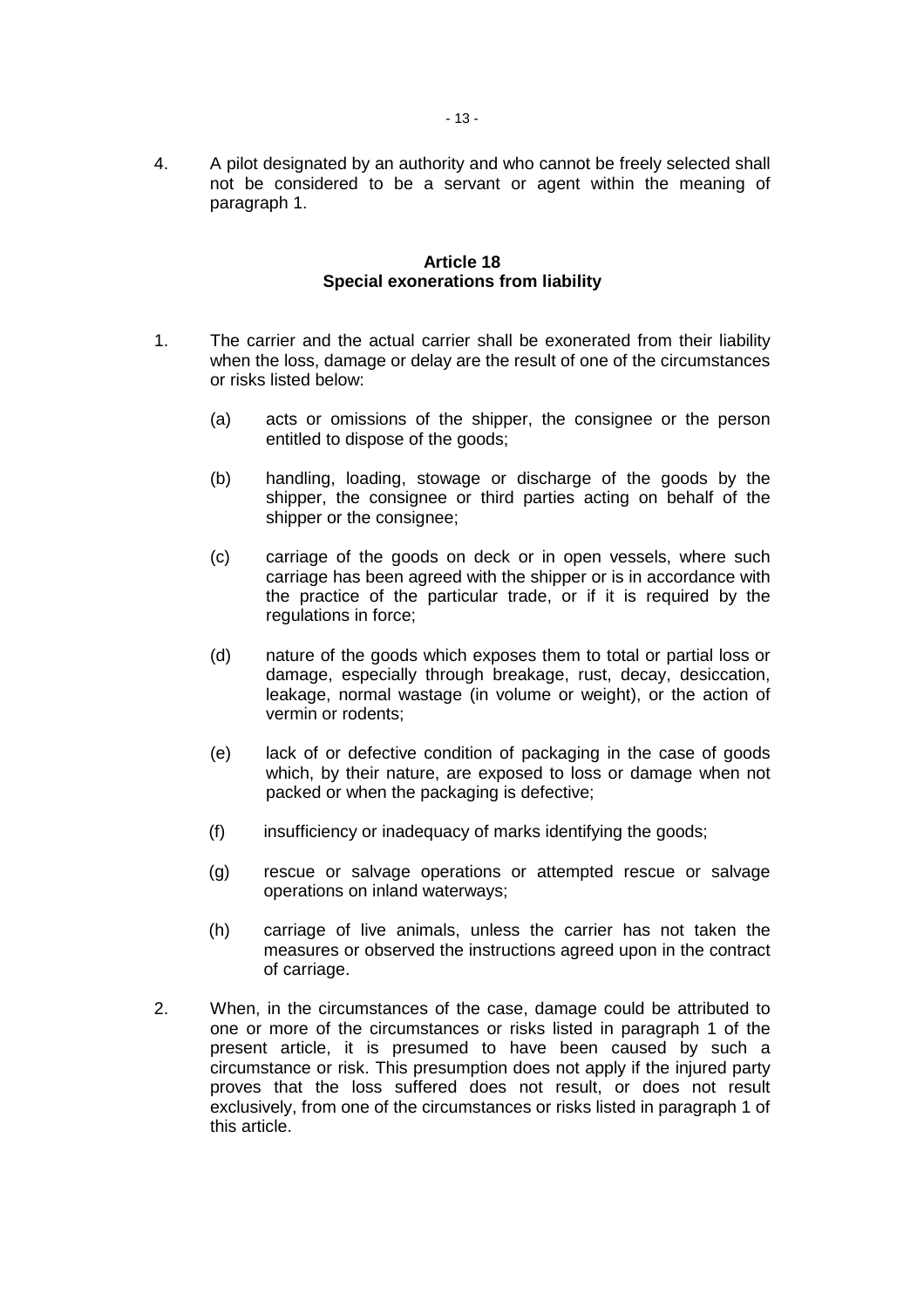## **Article 19 Calculation of compensation**

- 1. Where the carrier is liable for total loss of goods, the compensation payable by him shall be equal to the value of the goods at the place and on the day of delivery according to the contract of carriage. Delivery to a person other than the person entitled is deemed to be a loss.
- 2. In the event of partial loss or damage to goods, the carrier shall be liable only to the extent of the loss in value.
- 3. The value of the goods shall be fixed according to the commodity exchange price or, if there is no such price, according to their market price or, if there is no commodity exchange price or market price, by reference to the normal value of goods of the same kind and quality at the place of delivery.
- 4. In respect of goods which by reason of their nature are exposed to wastage during carriage, the carrier shall be held liable, whatever the length of the carriage, only for that part of the wastage which exceeds normal wastage (in volume or weight) as determined by the parties to the contract of carriage or, if not, by the regulations or established practice at the place of destination.
- 5. The provisions of this article shall not affect the carrier's right concerning the freight as provided by the contract of carriage or, in the absence of special agreements in this regard, by the applicable national regulations or practices.

# **Article 20 Maximum limits of liability**

- 1. Subject to article 21 and paragraph 4 of the present article, and regardless of the action brought against him, the carrier shall under no circumstances be liable for amounts exceeding 666.67 units of account per package or other shipping unit, or 2 units of account per kilogram of weight, specified in the transport document, of the goods lost or damaged, whichever is the higher. If the package or other shipping unit is a container and if there is no mention in the transport document of any package or shipping unit consolidated in the container, the amount of 666.67 units of account shall be replaced by the amount of 1,500 units of account for the container without the goods it contains and, in addition, the amount of 25,000 units of account for the goods which are in the container.
- 2. Where a container, pallet or similar article of transport is used to consolidate goods, the packages or other shipping units enumerated in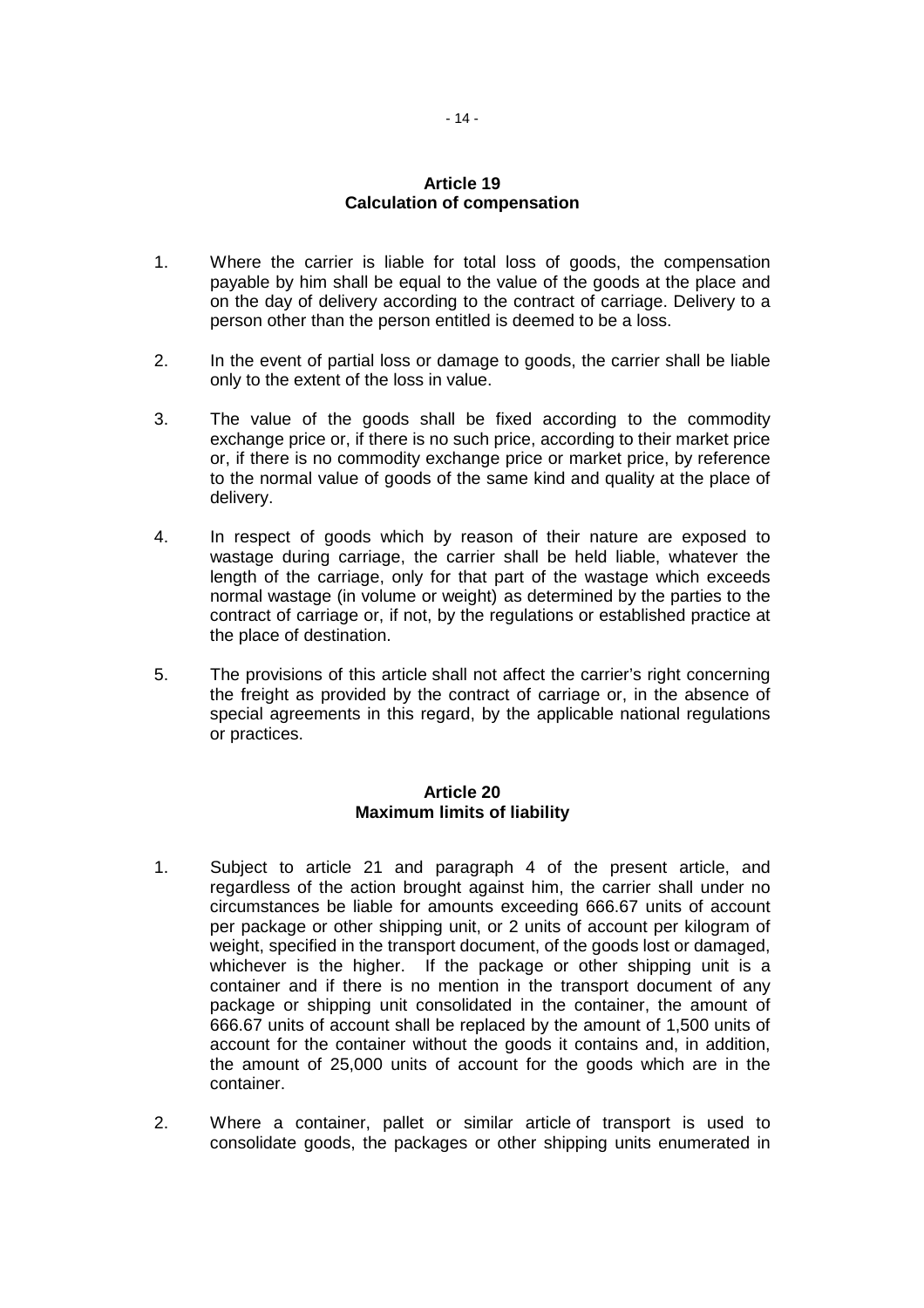the transport document as packed in or on such article of transport are deemed packages or shipping units. Except as aforesaid, the goods in or on such article of transport are deemed one shipping unit. In cases where the article of transport itself has been lost or damaged, that article of transport, if not owned or otherwise supplied by the carrier, is considered one separate shipping unit.

- 3. In the event of loss due to delay in delivery, the carrier's liability shall not exceed the amount of the freight. However, the aggregate liability under paragraph 1 and the first sentence of the present paragraph shall not exceed the limitation which would be established under paragraph 1 for total loss of the goods with respect to which such liability was incurred.
- 4. The maximum limits of liability mentioned in paragraph 1 do not apply:
	- (a) where the nature and higher value of the goods or articles of transport have been expressly specified in the transport document and the carrier has not refuted those specifications, or
	- (b) where the parties have expressly agreed to higher maximum limits of liability.
- 5. The aggregate of the amounts of compensation recoverable from the carrier, the actual carrier and their servants and agents for the same loss shall not exceed overall the limits of liability provided for in this article.

# **Article 21 Loss of right to limit liability**

- 1. The carrier or the actual carrier is not entitled to the exonerations and limits of liability provided for in this Convention or in the contract of carriage if it is proved that he himself caused the damage by an act or omission, either with the intent to cause such damage, or recklessly and with the knowledge that such damage would probably result.
- 2. Similarly, the servants and agents acting on behalf of the carrier or the actual carrier are not entitled to the exonerations and limits of liability provided for in this Convention or in the contract of carriage, if it is proved that they caused the damage in the manner described in paragraph 1.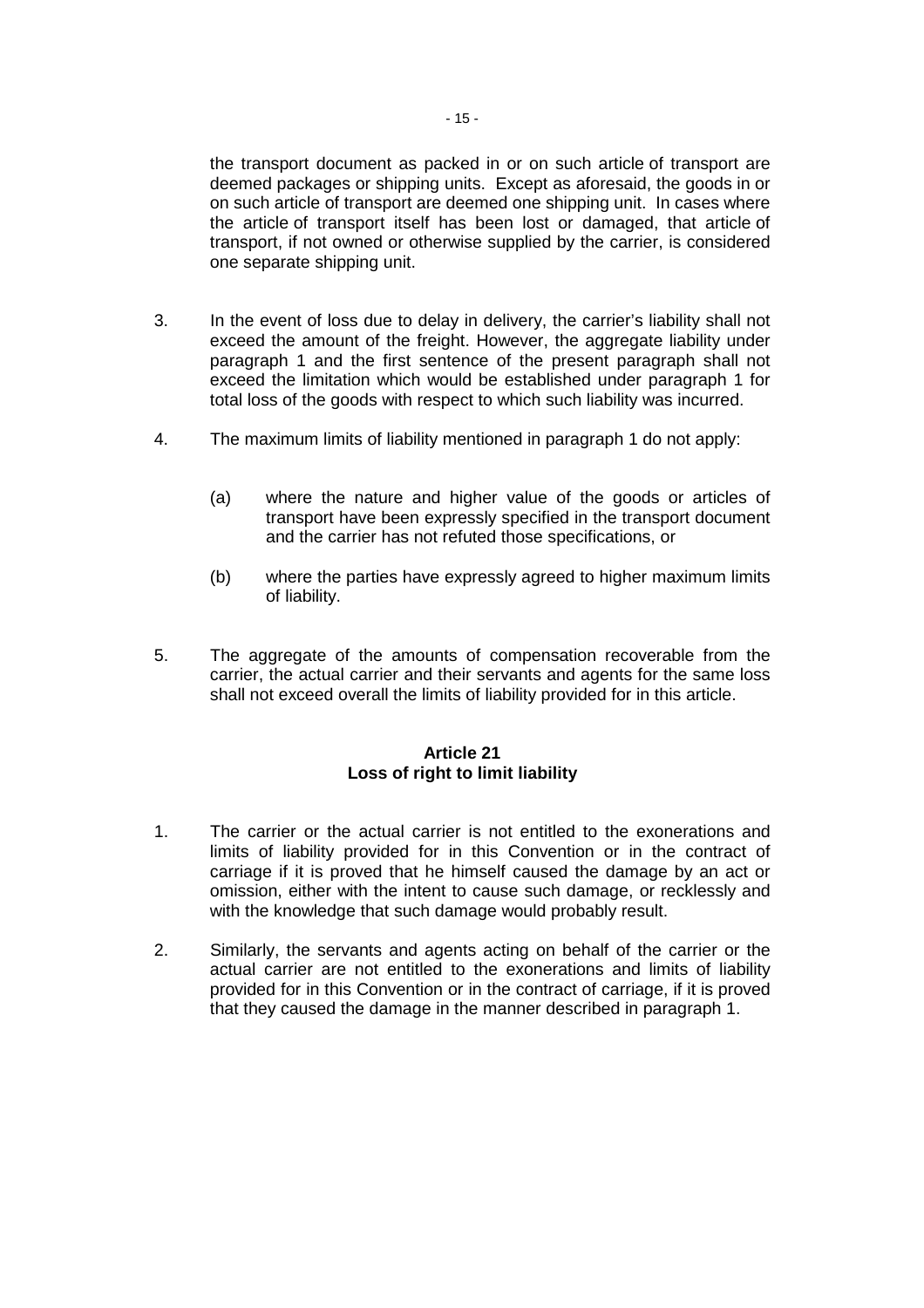## **Article 22 Application of the exonerations and limits of liability**

The exonerations and limits of liability provided for in this Convention or in the contract of carriage apply in any action in respect of loss or damage to or delay in delivery of the goods covered by the contract of carriage, whether the action is founded in contract, in tort or on some other legal ground.

# **CHAPTER VI CLAIMS PERIOD**

# **Article 23 Notice of damage**

- 1. The acceptance without reservation of the goods by the consignee is prima facie evidence of the delivery by the carrier of the goods in the same condition and quantity as when they were handed over to him for carriage.
- 2. The carrier and the consignee may require an inspection of the condition and quantity of the goods on delivery in the presence of the two parties.
- 3. Where the loss or damage to the goods is apparent, any reservation on the part of the consignee must be formulated in writing specifying the general nature of the damage, no later than the time of delivery, unless the consignee and the carrier have jointly checked the condition of the goods.
- 4. Where the loss or damage to the goods is not apparent, any reservation on the part of the consignee must be notified in writing specifying the general nature of the damage, no later than 7 consecutive days from the time of delivery; in such case, the injured party shall show that the damage was caused while the goods were in the charge of the carrier.
- 5. No compensation shall be payable for damage resulting from delay in delivery except when the consignee can prove that he gave notice of the delay to the carrier within 21 consecutive days following delivery of the goods and that this notice reached the carrier.

## **Article 24 Limitation of actions**

1. All actions arising out of a contract governed by this Convention shall be time-barred after one year commencing from the day when the goods were, or should have been, delivered to the consignee. The day on which the limitation period commences is not included in the period.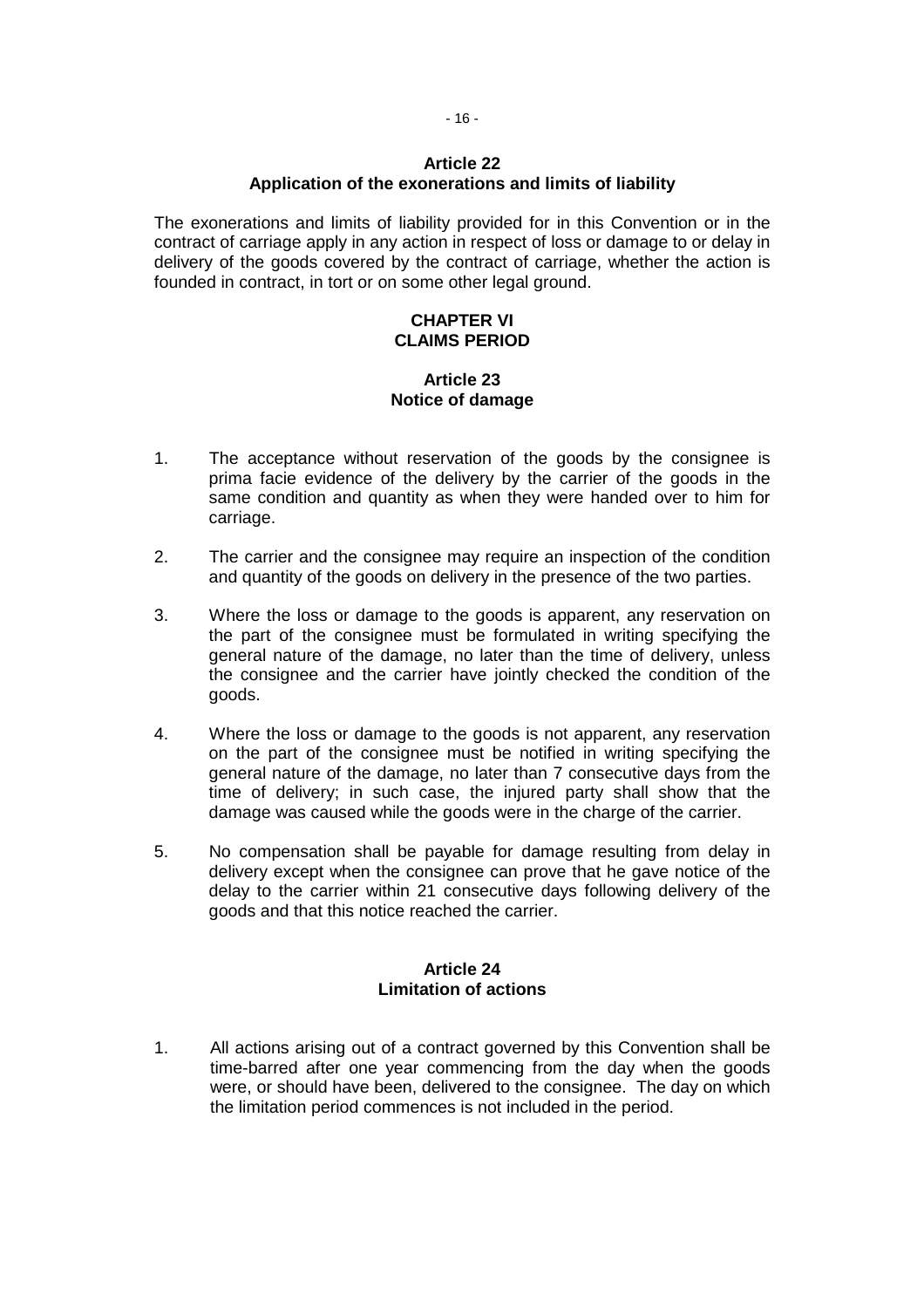- 2. The person against whom an action is instituted may at any time during the limitation period extend that period by a declaration in writing to the injured party. This period may be further extended by one or more further declarations.
- 3. The suspension and interruption of the limitation period are governed by the law of the State applicable to the contract of carriage. The filing of a claim in proceedings to apportion limited liability for all claims arising from an event having led to damage shall interrupt the limitation.
- 4. Any action for indemnity by a person held liable under this Convention may be instituted even after the expiry of the limitation period provided for in paragraphs 1 and 2 of the present article, if proceedings are instituted within a period of 90 days commencing from the day on which the person instituting the action has settled the claim or has been served with process, or if proceedings are instituted within a longer period as provided by the law of the State where proceedings are instituted.
- 5. A right of action which has become barred by lapse of time may not be exercised by way of counter-claim or set-off.

# **CHAPTER VII LIMITS OF CONTRACTUAL FREEDOM**

# **Article 25 Nullity of contractual stipulations**

- 1. Any contractual stipulation intended to exclude or to limit or, subject to the provisions of article 20, paragraph 4, to increase the liability, within the meaning of this Convention, of the carrier, the actual carrier or their servants or agents, to shift the burden of proof or to reduce the periods for claims or limitations referred to in articles 23 and 24 shall be null and void. Any stipulation assigning a benefit of insurance of the goods in favour of the carrier is also null and void.
- 2. Notwithstanding the provisions of paragraph 1 of the present article and without prejudice to article 21, contractual stipulations shall be authorized specifying that the carrier or the actual carrier is not liable for losses arising from:
	- (a) an act or omission by the master of the vessel, the pilot or any other person in the service of the vessel, pusher or tower during navigation or in the formation or dissolution of a pushed or towed convoy, provided that the carrier complied with the obligations set out for the crew in article 3, paragraph 3, unless the act or omission results from an intention to cause damage or from reckless conduct with the knowledge that such damage would probably result;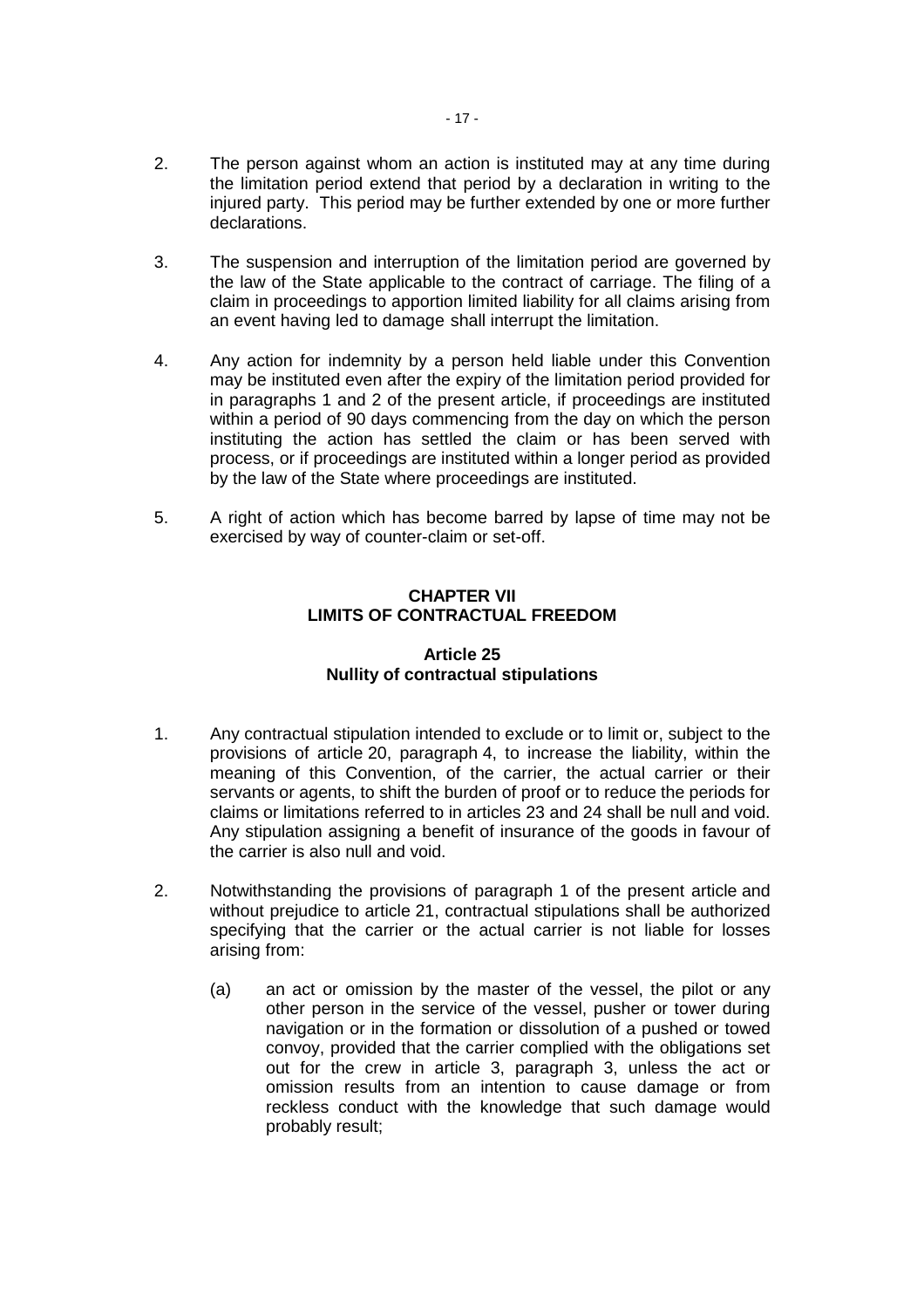- (b) fire or an explosion on board the vessel, where it is not possible to prove that the fire or explosion resulted from a fault of the carrier or the actual carrier or their servants or agents or a defect of the vessel;
- (c) the defects existing prior to the voyage of his vessel or of a rented or chartered vessel if he can prove that such defects could not have been detected prior to the start of the voyage despite due diligence.

#### **CHAPTER VIII SUPPLEMENTARY PROVISIONS**

## **Article 26 General average**

Nothing in this Convention shall prevent the application of provisions in the contract of carriage or national law regarding the calculation of the amount of damages and contributions payable in the event of general average.

## **Article 27 Other applicable provisions and nuclear damage**

- 1. This Convention does not modify the rights or duties of the carrier provided for in international conventions or national law relating to the limitation of liability of owners of inland navigation or maritime vessels.
- 2. The carrier shall be relieved of liability under this Convention for damage caused by a nuclear incident if the operator of a nuclear installation or other authorized person is liable for such damage pursuant to the laws and regulations of a State governing liability in the field of nuclear energy.

## **Article 28 Unit of account**

The unit of account referred to in article 20 of this Convention is the Special Drawing Right as defined by the International Monetary Fund. The amounts mentioned in article 20 are to be converted into the national currency of a State according to the value of such currency at the date of judgement or the date agreed upon by the parties. The value, in terms of the Special Drawing Rights, of a national currency of a Contracting State is to be calculated in accordance with the method of evaluation applied by the International Monetary Fund in effect at the date in question for its operations and transactions.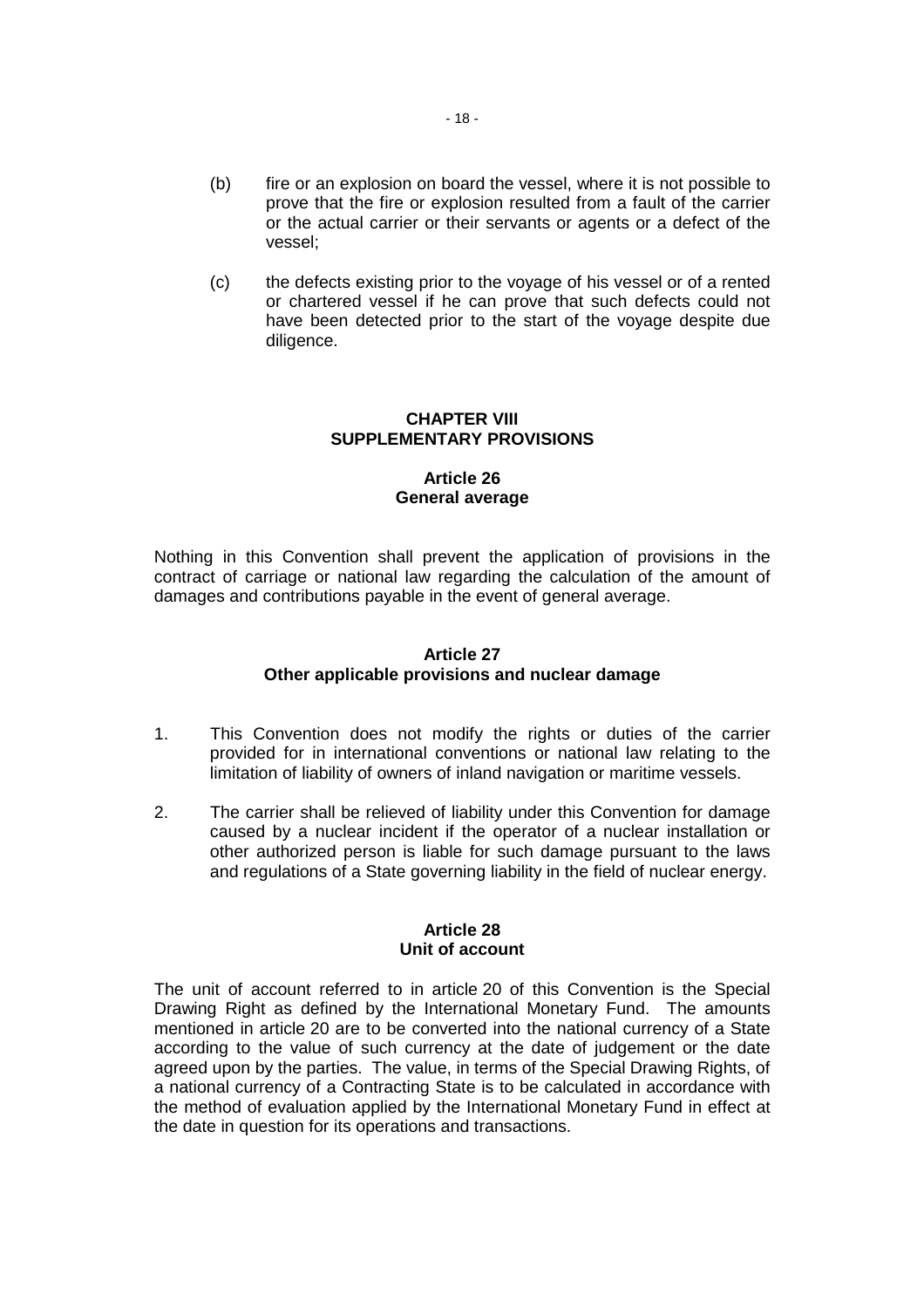# **Article 29 Additional national provisions**

- 1. In cases not provided for in this Convention, the contract of carriage is governed by the law of the State agreed by the Parties.
- 2. In the absence of such agreement, the law of the State with which the contract of carriage is most closely connected is to be applied.
- 3. It is to be presumed that the contract of carriage is most closely connected with the State in which the principal place of business of the carrier is located at the time when the contract was concluded, if the port of loading or the place where the goods are taken over, or the port of discharge or the place of delivery or the shipper's principal place of business is also located in that State. Where the carrier has no place of business on land and concludes the contract of carriage on board his vessel, it is to be presumed that the contract is most closely connected with the State in which the vessel is registered or whose flag it flies, if the port of loading or the place where the goods are taken over, or the port of discharge or the place of delivery or the shipper's principal place of business is also located in that State.
- 4. The law of the State where the goods are located governs the real guarantee granted to the carrier for claims set out in article 10, paragraph 1.

# **CHAPTER IX DECLARATIONS CONCERNING THE SCOPE OF APPLICATION**

# **Article 30 Carriage by way of specific inland waterways**

- 1. Each State may, at the time of signing this Convention or of ratification, acceptance, approval or accession, declare that it will not apply this Convention to contracts relating to carriage by way of specific inland waterways situated on its territory and to which international rules of navigation do not apply and which do not constitute a link between such international waterways. However, such a declaration may not mention all main waterways of that State.
- 2. Where the purpose of the contract of carriage is the carriage of goods without transshipment both on waterways not mentioned in the declaration referred to in paragraph 1 of this article and on waterways mentioned in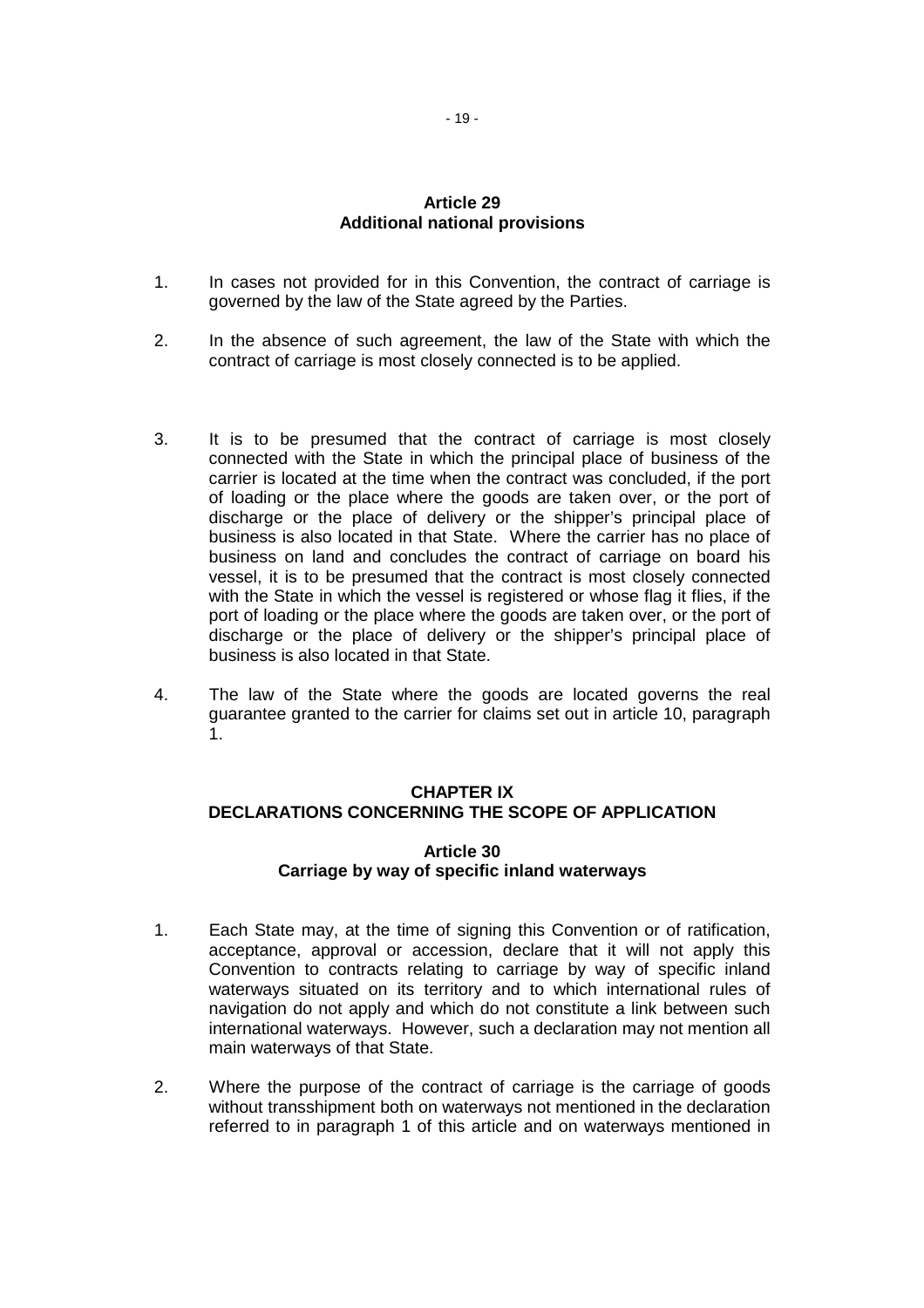this declaration, this Convention equally applies to this contract, unless the distance to be travelled on the latter waterways is the longer.

- 3. When a declaration has been made according to paragraph 1, any other Contracting State may declare that it will not apply either the provisions of this Convention to the contracts referred to in this declaration. The declaration made in accordance with the present paragraph shall take effect at the time of entry into force of the Convention for the State which has made a declaration according to paragraph 1, but at the earliest at the time of entry into force of the Convention for the State which has made a declaration according to the present paragraph.
- 4. The declarations referred to in paragraphs 1 and 3 of this article may be withdrawn in whole or in part, at any time, by notification to the depositary to that effect, indicating the date on which they shall cease to have effect. The withdrawal of these declarations shall not have any effect on contracts already concluded.

## **Article 31 National transport or transport free of charge**

Each State may, at the time of the signature of this Convention, of its ratification, its approval, its acceptance, its accession thereto or at any time thereafter, declare that it will also apply this Convention:

- (a) to contracts of carriage according to which the port of loading or the place of taking over and the port of discharge or the place of delivery are located in its own territory;
- (b) by derogation from article 1, paragraph 1, to carriage free of charge.

# **Article 32 Regional provisions concerning liability**

1. Each State may, at the time of signature of this Convention, or of its ratification, its approval, its acceptance, its accession thereto or at any time thereafter, declare that in respect of the carriage of goods between ports of loading or places where goods are taken over and ports of discharge or places of delivery, of which either both are situated on its own territory or one is situated on its own territory and the other on the territory of a State which has made the same declaration, the carrier shall not be liable for damage caused by an act or omission by the master of the vessel, pilot or any other person in the service of the vessel, pusher or tower during navigation or during the formation of a pushed or towed convoy, provided that the carrier complied with the obligations set out for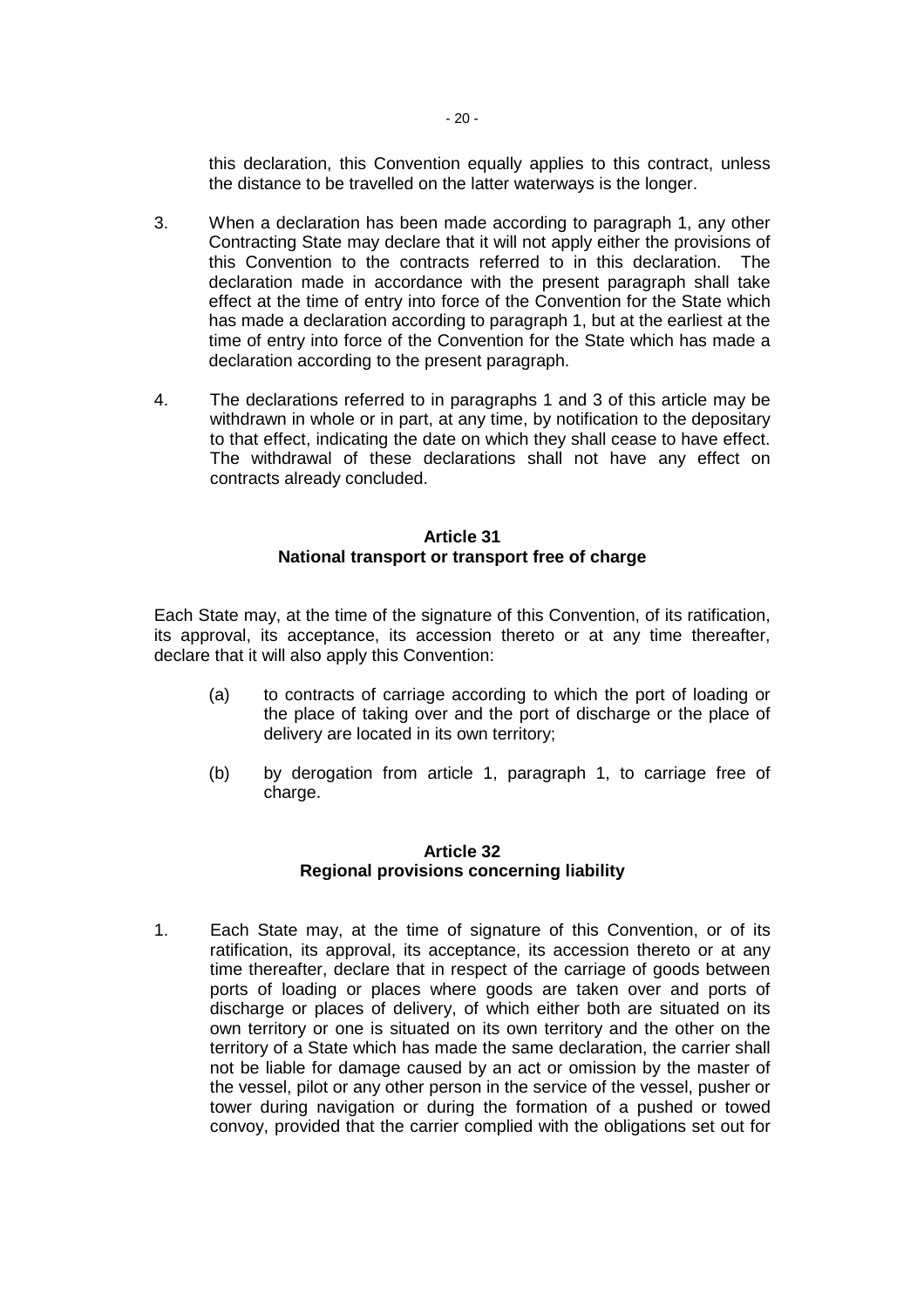the crew in article 3, paragraph 3, unless the act or omission results from an intention to cause damage or from reckless conduct with the knowledge that such damage would probably result.

- 2. The provision concerning liability referred to in paragraph 1 shall enter into force between two Contracting States when this Convention enters into force in the second State which has made the same declaration. If a State has made this declaration following the entry into force of the Convention for that State, the provision concerning liability referred to in paragraph 1 shall enter into force on the first day of the month following a period of three months as from the notification of the declaration to the depositary. The provision concerning liability shall be applicable only to contracts of carriage signed after its entry into force.
- 3. A declaration made in accordance with paragraph 1 may be withdrawn at any time by notification to the depositary. In the event of withdrawal, the provisions concerning liability referred to in paragraph 1 shall cease to have effect on the first day of the month following the notification or at a subsequent time indicated in the notification. The withdrawal shall not apply to contracts of carriage signed before the provisions concerning liability have ceased to have effect.

# **CHAPTER X FINAL PROVISIONS**

# **Article 33 Signature, ratification, acceptance, approval, accession**

- 1. This Convention shall be open for signature by all States for one year at the headquarters of the depositary. The period for signature shall start on the day when the depositary states that all authentic texts of this Convention are available.
- 2. States may become Parties to this Convention:
	- (a) by signature without reservation as to ratification, acceptance or approval;
	- (b) by signature subject to ratification, acceptance or approval, followed by ratification, acceptance or approval;
	- (c) by accession after the deadline set for signature.
- 3. Instruments of ratification, acceptance, approval or accession shall be deposited with the depositary.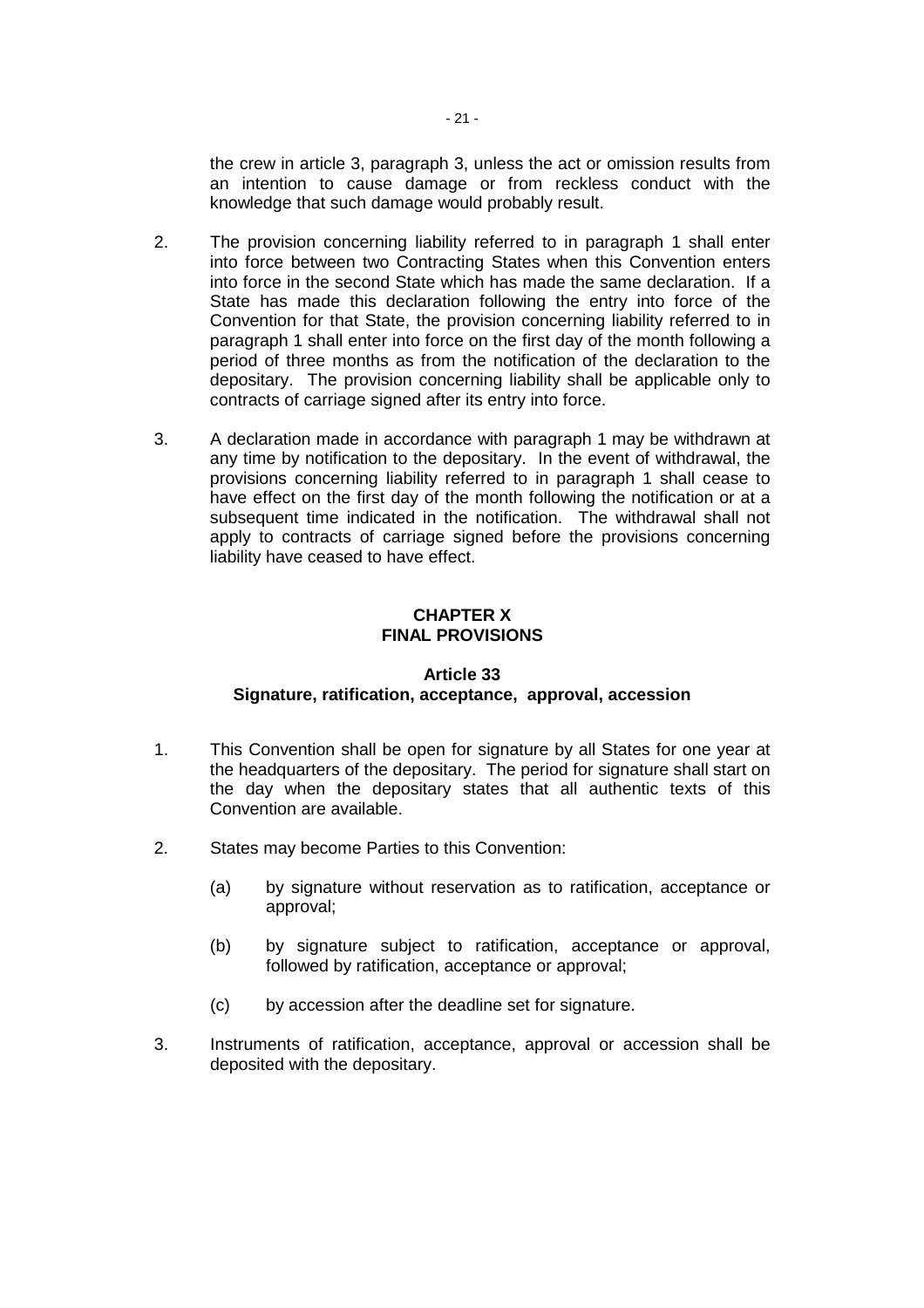# **Article 34 Entry into force**

- 1. This Convention shall enter into force on the first day of the month following the expiration of a period of three months as from the date on which five States have signed this Convention without any reservation as to ratification, acceptance or approval or have deposited their instruments of ratification, acceptance, approval or accession with the depositary.
- 2. For each State which signs this Convention without any reservation as to ratification, acceptance or approval, or deposits the instruments of ratification, acceptance, approval or accession with the depositary after the entry into force of this Convention, the same shall enter into force on the first day of the month following the expiration of a period of three months as from the date of signing without any reservation as to ratification, acceptance or approval, or the deposit of the instruments of ratification, acceptance, approval or accession with the depositary.

# **Article 35 Denunciation**

- 1. This Convention may be denounced by a State Party on the expiration of a period of one year following the date on which it entered into force for that State.
- 2. Notification of denunciation shall be deposited with the depositary.
- 3. The denunciation shall take effect on the first day of the month following the expiration of a period of one year as from the date of deposit of the notification of denunciation or after a longer period referred to in the notification of denunciation.

## **Article 36 Review and amendment**

At the request of not less than one third of the Contracting States to this Convention, the depositary shall convene a conference of the Contracting States for revising or amending it.

# **Article 37 Revision of the amounts for limitation of liability and unit of account**

1. Notwithstanding the provisions of article 36, when a revision of the amount specified in article 20, paragraph 1, or the substitution of the unit defined in article 28 by another unit is proposed, the depositary shall, when not less than one fourth of the States Parties to this Convention so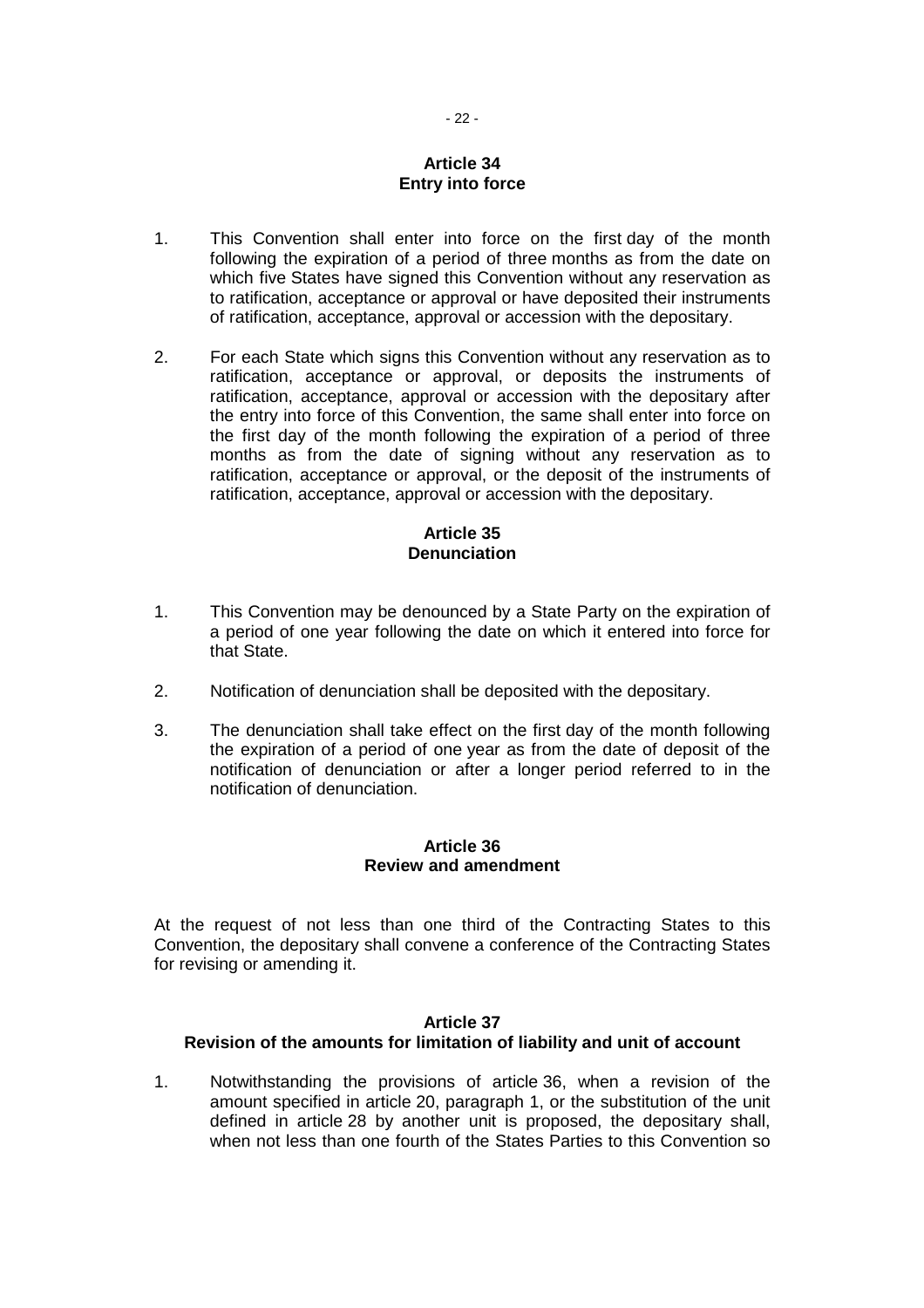request, submit the proposal to all members of the United Nations Economic Commission for Europe, the Central Commission for the Navigation of the Rhine and the Danube Commission and to all Contracting States and shall convene a conference for the sole purpose of altering the amount specified in article 20, paragraph 1, or of substituting the unit defined in article 28 by another unit.

- 2. The conference shall be convened at the earliest six months after the day on which the proposal was transmitted.
- 3. All Contracting States to this Convention are entitled to participate in the conference, whether or not they are members of the organizations referred to in paragraph 1.
- 4. The amendments shall be adopted by a majority of two thirds of the Contracting States to the Convention represented at the conference and taking part in the vote, provided that not less than one half of the Contracting States to this Convention are represented when the vote is taken.
- 5. During the consultation concerning the amendment of the amount specified in article 20, paragraph 1, the conference shall take account of the lessons drawn from the events having led to damage and in particular the amount of damage resulting therefrom, changes in monetary values and the effect of the proposed amendment on the cost of insurance.
- 6.
- (a) The amendment of the amount in accordance with this article may take effect at the earliest five years after the day on which this Convention was opened for signature and at the earliest five years after the day on which an amendment made previously in accordance with this article entered into force.
- (b) An amount may not be so increased as to exceed the amount of the maximum limits of liability specified by this Convention, increased by six per cent per annum, calculated according to the principle of compound interest as from the day on which this Convention was opened for signature.
- (c) An amount may not be so increased as to exceed the triple of the maximum limits of liability specified by this Convention.
- 7. The depositary shall notify all Contracting States of any amendment adopted in accordance with paragraph 4. The amendment is deemed to have been accepted after a period of eighteen months following the day of notification, unless during such period not less than one fourth of the States which were Contracting States at the time of the decision concerning the amendment have informed the depositary that they will not accept that amendment; in such case, the amendment is rejected and does not enter into force.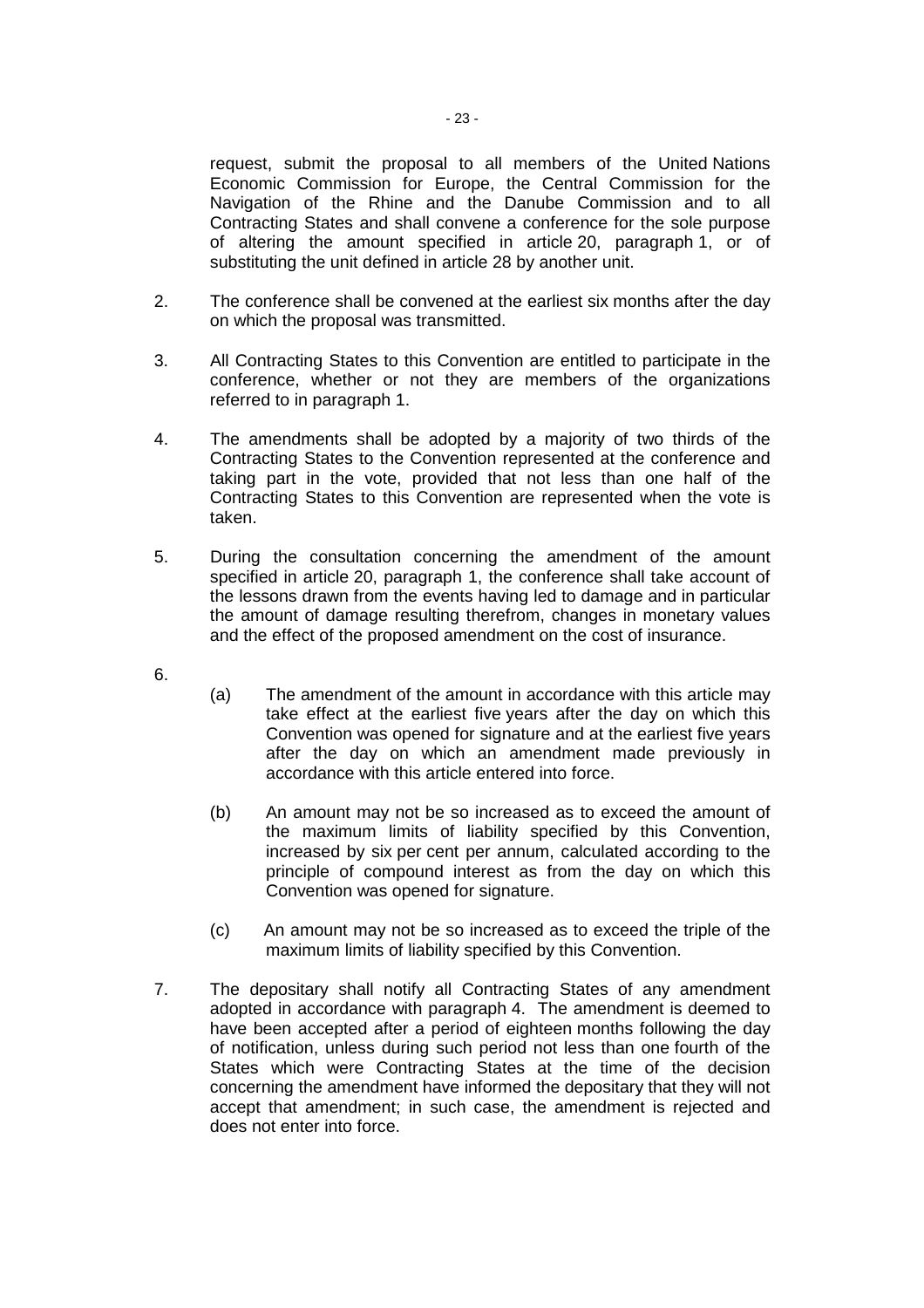- 8. An amendment which is deemed to have been accepted in accordance with paragraph 7 shall enter into force eighteen months after its acceptance.
- 9. All Contracting States are bound by the amendment unless they denounce this Convention in accordance with article 35 not later than six months before the amendment enters into force. The denunciation takes effect when the amendment enters into force.
- 10. When an amendment has been adopted but the scheduled eighteen-month period for acceptance has not elapsed, a State which becomes a Contracting State during that period is bound by the amendment if it enters into force. A State which becomes a Contracting State after that period is bound by an amendment accepted in accordance with paragraph 7. In the cases cited in the present paragraph, a State is bound by an amendment as soon as it enters into force or as soon as this Convention enters into force for that State if this takes place subsequently.

# **Article 38 Depositary**

- 1. This Convention shall be deposited with the Government of the Republic of Hungary.
- 2. The depositary shall:
	- (a) communicate to all States which participated in the Diplomatic Conference for the Adoption of the Budapest Convention on the Contract for the Carriage of Goods by Inland Waterway, for checking, the present Convention in the official language version which was not available at the time of the Conference;
	- (b) inform all States referred to under subparagraph (a) above of any proposal for the amendment of the text communicated in accordance with subparagraph (a) above;
	- (c) establish the date on which all official language versions of this Convention have been brought into conformity with each other and are to be considered authentic;
	- (d) communicate to all States referred to in subparagraph (a) above the date established in accordance with subparagraph (c) above;
	- (e) communicate to all States which were invited to the Diplomatic Conference for the Adoption of the Budapest Convention on the Contract for the Carriage of Goods by Inland Waterway and to